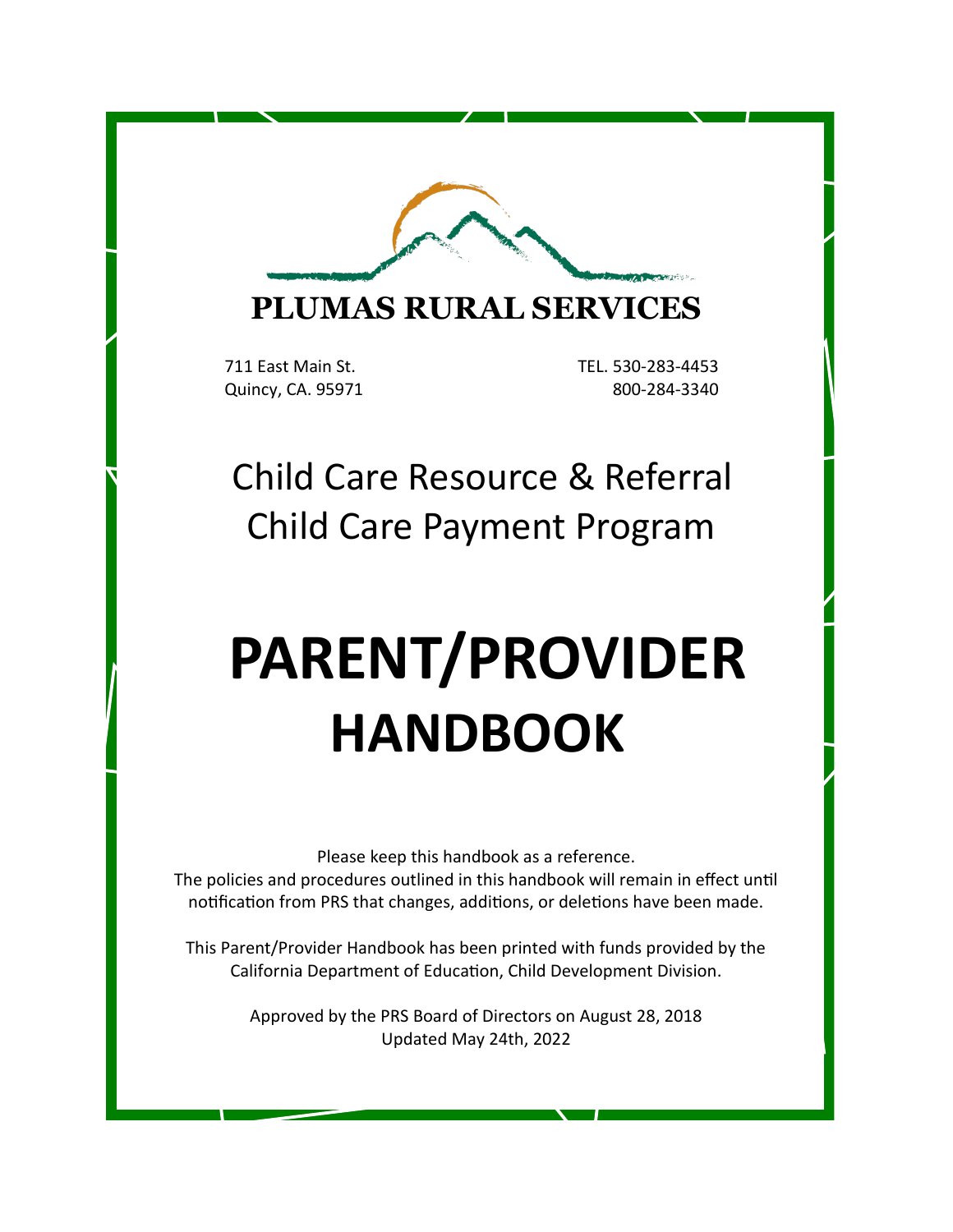# **TABLE OF CONTENTS**

| <b>Child Care Changes</b>                                        |  |
|------------------------------------------------------------------|--|
|                                                                  |  |
|                                                                  |  |
|                                                                  |  |
|                                                                  |  |
| Standards for the Child Care Planning and Referral Process 24-25 |  |
|                                                                  |  |
|                                                                  |  |
|                                                                  |  |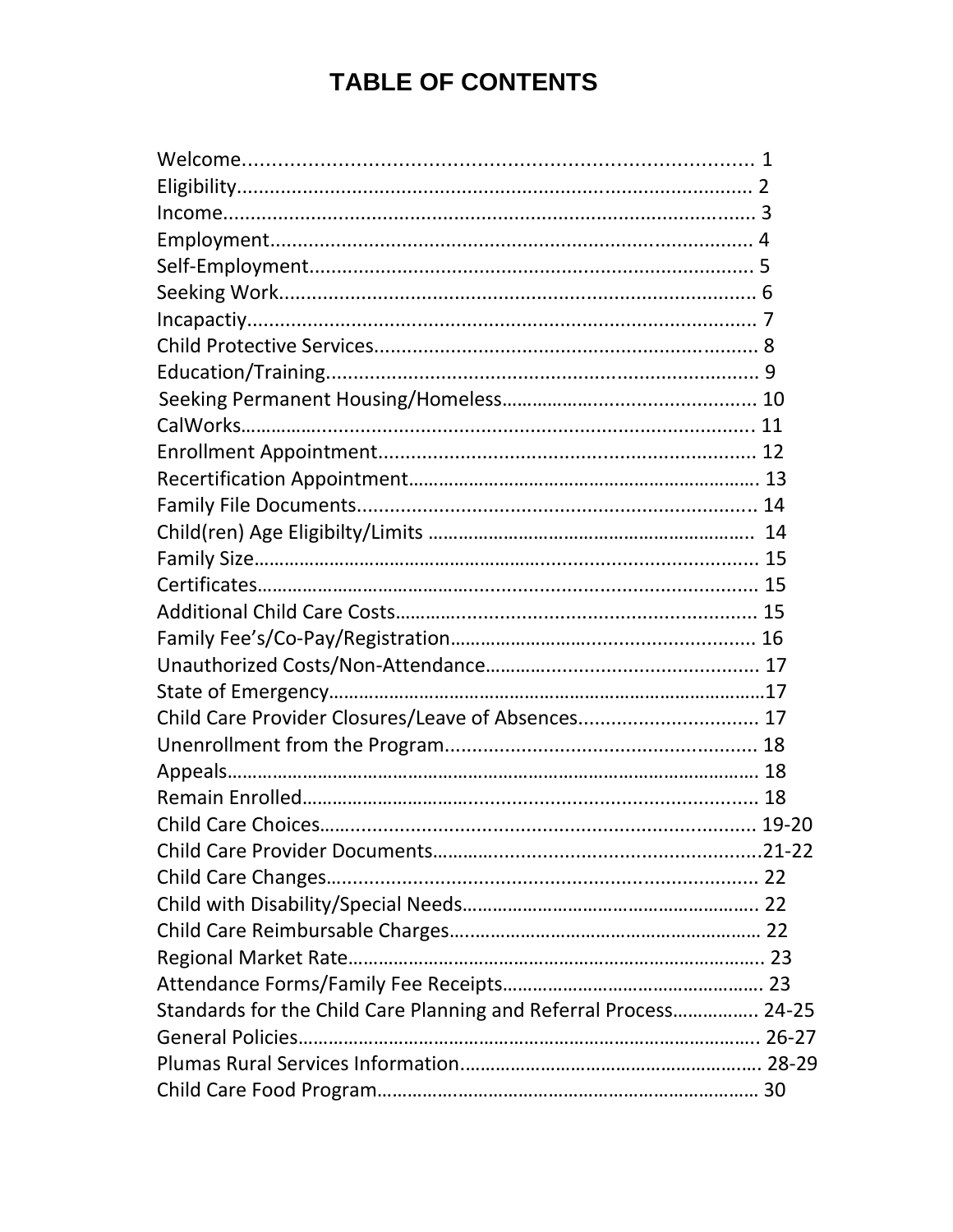# **Welcome to the Child Care Payment Program!**

The Child Care Payment Program is here to help families wherever and whenever we possibly can.

We are located at 711 East Main St., Quincy CA. 95971. Our contact phone number is (530) 283-4453.

#### **Listed in this Handbook is some information for parents about the Child Care Payment Program.**

#### **Who Can Apply?**

The Child Care Payment Program, funded through the California Department of Social Services, is available to parents and guardians who meet at least one criterion in BOTH the Eligibility and Need areas described below. In addition, participating parents or guardians must either live or work in Plumas County, and be able to offer residency documentation. The program can pay for child care for children ages from birth up to the  $13<sup>th</sup>$  birthday or until the families annual recertification. Additionally, children with special needs can receive child care up to the age of 21 with required documentation.

#### **How to Apply**

Contact Plumas Rural Services' Child Care Payment Program office at (530) 283-4453, visit our office at 711 E. Main St. Quincy, CA to request information about the program or visit our website plumasruralservices.org - under "Family" - "Child Care Payment Program" and you can print up our Brochure. The Child Care Payment Program will determine if a family qualifies for child care payment assistance. Some families are referred by the Department of Social Services or other qualified professionals. All families who apply for services are asked to complete an Eligibility Form. This form contains information which outlines a family's Eligibility and Need for childcare. This information can also be given to the Child Care Payment Program staff over the phone at (530) 283-4453. Once it is determined that a family qualifies for the program, after receiving their required information, an enrollment appointment is made. If funds are not readily available, the family's name is placed on the Eligibility List. The Eligibility List will rank a family according to need, family size and income. As funds become available, families are enrolled according to the priorities of the particular funding source.

The Child Care Payment Program is open Monday-Friday, 8am-4:30pm. We allow walk-in's, however, if we are meeting with someone or have a meeting coming up, we may not be able to meet with you at that time. You are always welcome to come during our hours of operation. There are days we will be closed for Holidays and possible snow days.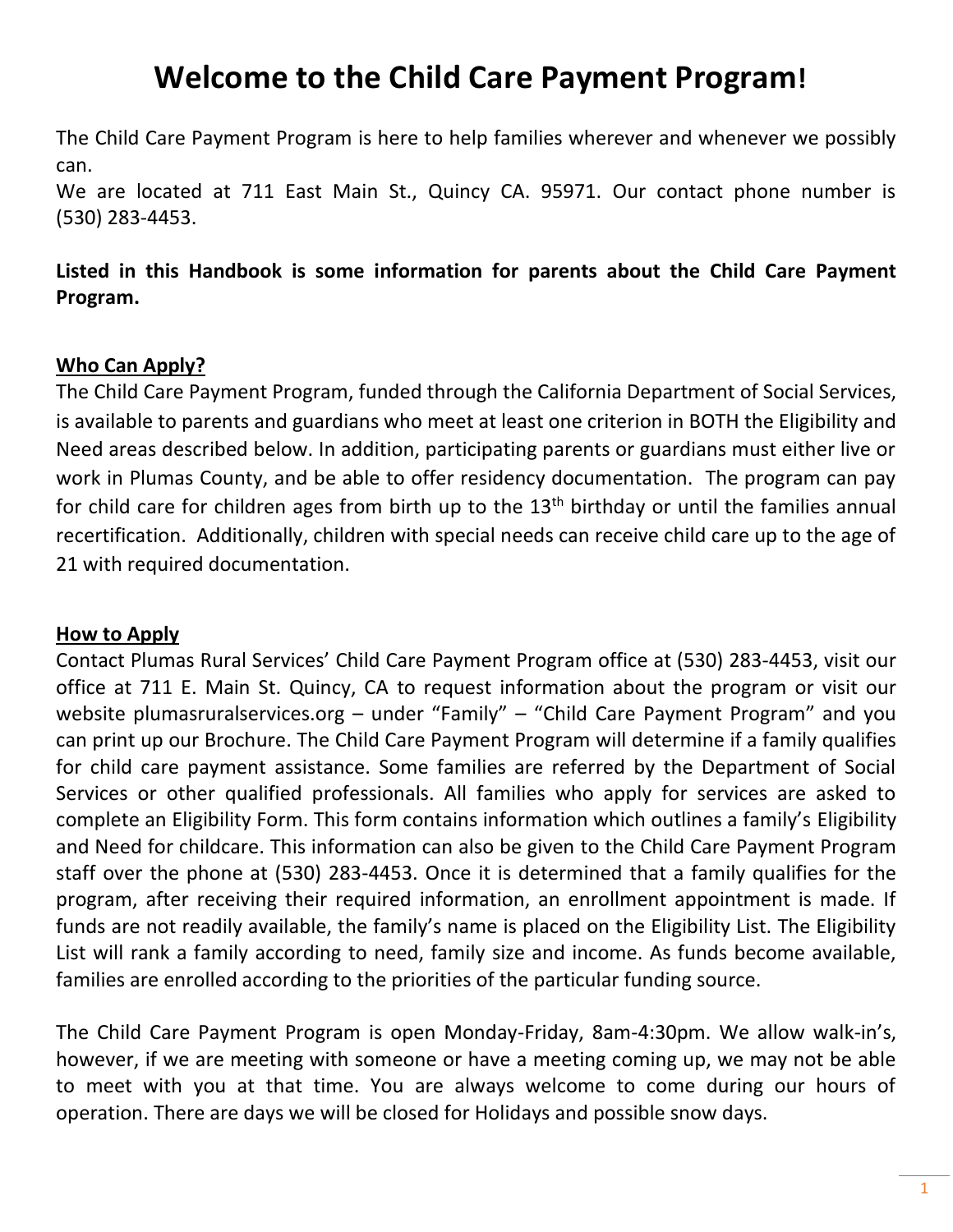#### **Eligibility**

Depending on the funding source, a family is eligible if one of the following applies:

- A child is referred by Child Protective services, or is at risk of being abused, neglected or exploited as determined by a qualified professional.
- The Family is a CalWORKS participant.
- The Family is Homeless
- The Family is income eligible.

#### **Need**

Depending on the funding source, the program serves eligible families who have one or more of the following needs:

- Employment
- Seeking Employment (allows up to 29.75 hours per week Monday through Friday for 12 consecutive months)
- Parental Physical or Psychiatric Incapacity (specific restrictions apply).
- Child Protective Services
- School/Training
- Homelessness/Seeking Permanent Housing (Time given to find a home. Allows up to 29.75 hours per week for 12 consecutive months)
- Participating in an approved CalWorks activity

#### **Enrollment Priorities**

Families who are placed on the Eligibility List will be enrolled according to the following priorities as funding becomes available:

• First Priority**:** 

1. Children receiving Protective Services through the Plumas County Department of Social Services.

2. Children referred by a qualified professional because of risk of abuse or neglect.

• Second Priority:

For eligible children and families who are not in the first priority. These families will be enrolled in order of the lowest gross monthly income adjusted for family size or Family Rank. If two or more families have exact income, the family with special needs children will be enrolled first or who was placed on the Eligibility List.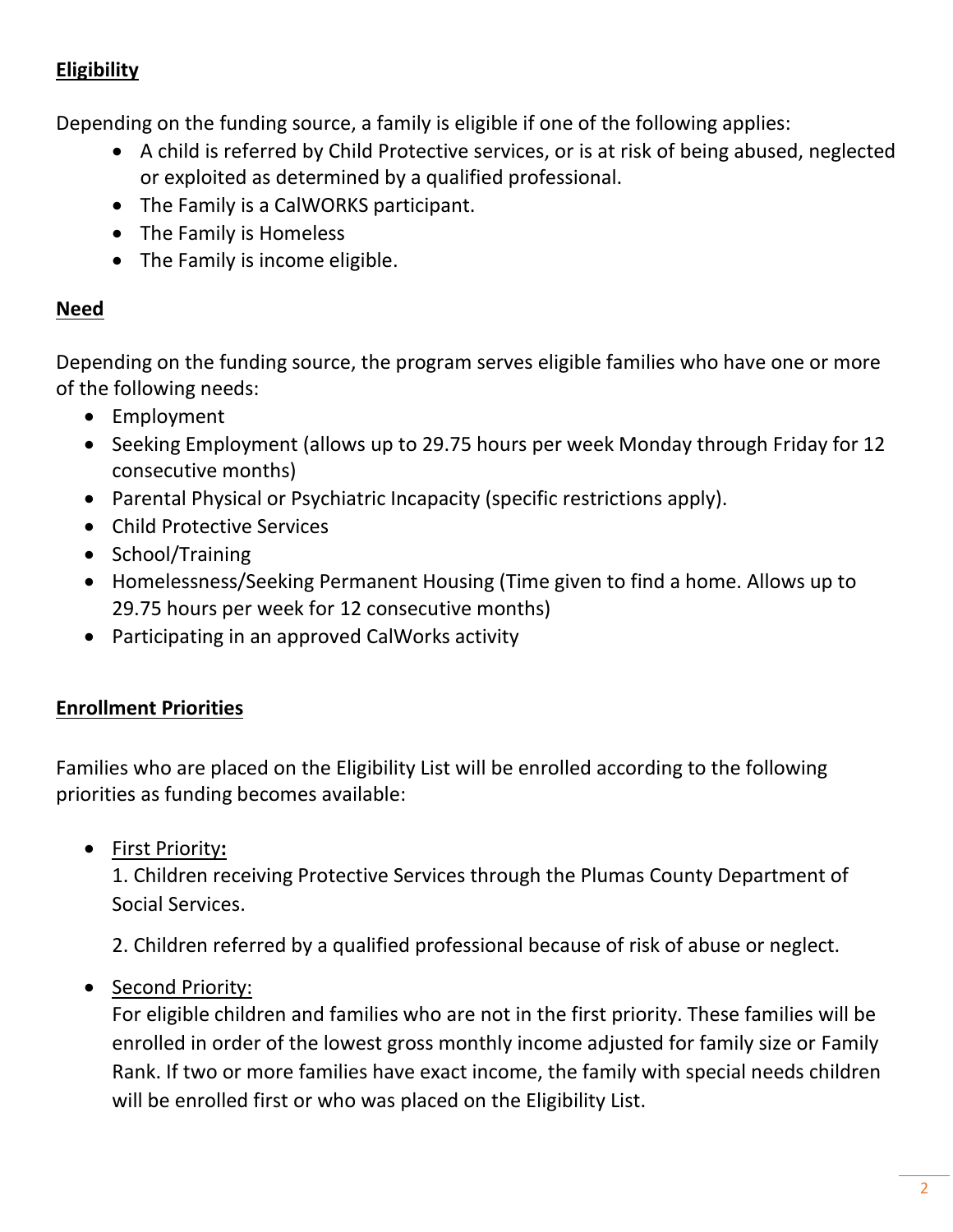# Income Guidelines

Income eligibility is determined by current total countable income and family size and then compared to State guidelines.

**"Total Countable Income":** means all income of the individual(s) counted in the family size that includes, but is not limited to, the following:

- Gross wages or salary, advances, commissions, overtime, tips, bonuses, gambling or lottery winnings;
- Wages from migrant, agricultural, or seasonal work;
- Public cash assistance;
- Gross income from self-employment, minus any business expenses with the exception of wage draws;
- Disability or unemployment compensation;
- Workers compensation;
- Spousal support, child support received from the former spouse or absent parent, or financial assistance for housing costs or car payments paid as part of or in addition to spousal or child support;
- Survivor and retirement benefits;
- Dividends, interest on bonds, income from estates or trusts, net rental income or royalties;
- Rent for room within the family's residence;
- Foster care grants, payments or clothing allowance for children placed through child welfare services;
- Financial assistance received for the care of child living with an adult who is not the child's biological or adoptive parent;
- Veterans pensions;
- Pensions or annuities;
- Inheritance;
- Allowances for housing or automobiles provided as part of compensation;
- Portion of student grants or scholarships not identified for educational purposes as tuition, books, or supplies;
- Insurance or court settlements for lost wages or punitive damages;
- Net proceeds from the sale of real property, stocks, or inherited property; or
- Other enterprise for gain.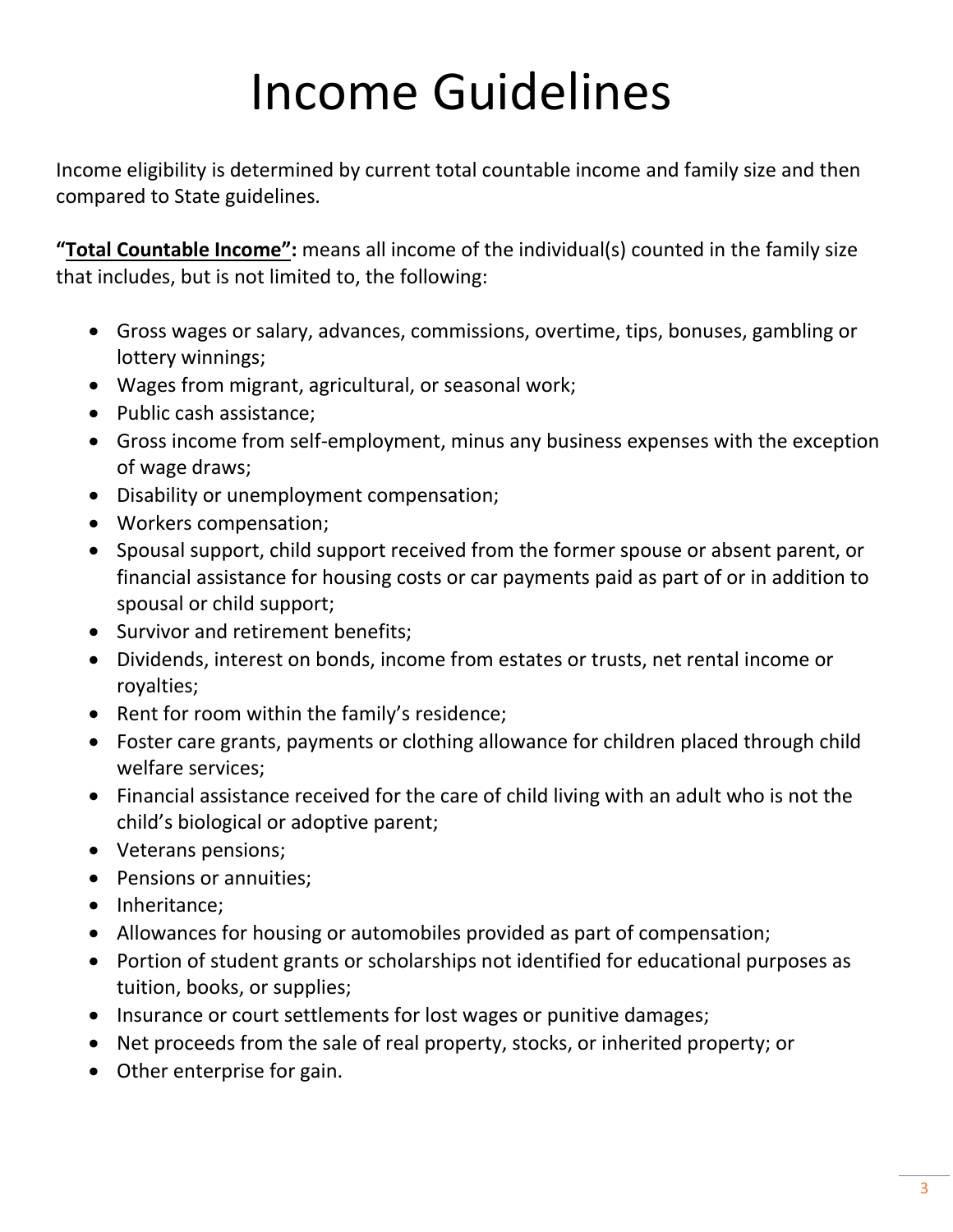# Employment

- A parent must submit their most current consecutive months' paystubs that show the hours that were worked and an employment verification form. If the parent just began a new job and does not have paystubs yet, the employment verification form will be used to verify the days, hours and pay to determine the parents' need for child care.
- At the initial enrollment of a parent, the parent must be at or below the 85% of the State Median Income.
- At the annual recertification appointment, the parent must be at or below 85% of the State Median Income.
- Hours allowed for child care will be based on the income documentation supplied to the Child Care Payment Program. For example: If a parent wants 40 hours of child care a week, however, their paystubs only show 25 hours per week, the Child Care Payment Program will only authorize child care hours the parent can prove they worked.
- The Child Care Payment Program specialist will verify a parents' employment.
- Commute time can only be half of the eligible parents need, up to 4 hours per day maximum. Example: if a parent works in Reno for 4 hours per day and the commute time will be 3 hours total, the Child Care Payment Program can only authorize 2 hours of commute time. Based on this example, the parent would then be allowed up to a 6 hour day. Any charges by the child care provider beyond what the Child Care Payment Program can reimburse will be the responsibility of the parent.
- Once a parent has been enrolled, they may receive child care services for no less than 12 months. A parent does not have to update their child care need unless they have a need for increased hours/days or their income exceeds 85% of the State Median Income guidelines. They may volunteer to update their income to lower their Family Fee, but their Family Fee will not increase and their child care hours will not decrease during their 12 month certification.
- The Child Care Payment Program will not pay for volunteer work.
- If a parent moves out of the county or they no longer have custody of their child(ren), the parent will no longer be eligible for child care services and will be unenrolled from the Child Care Payment Program.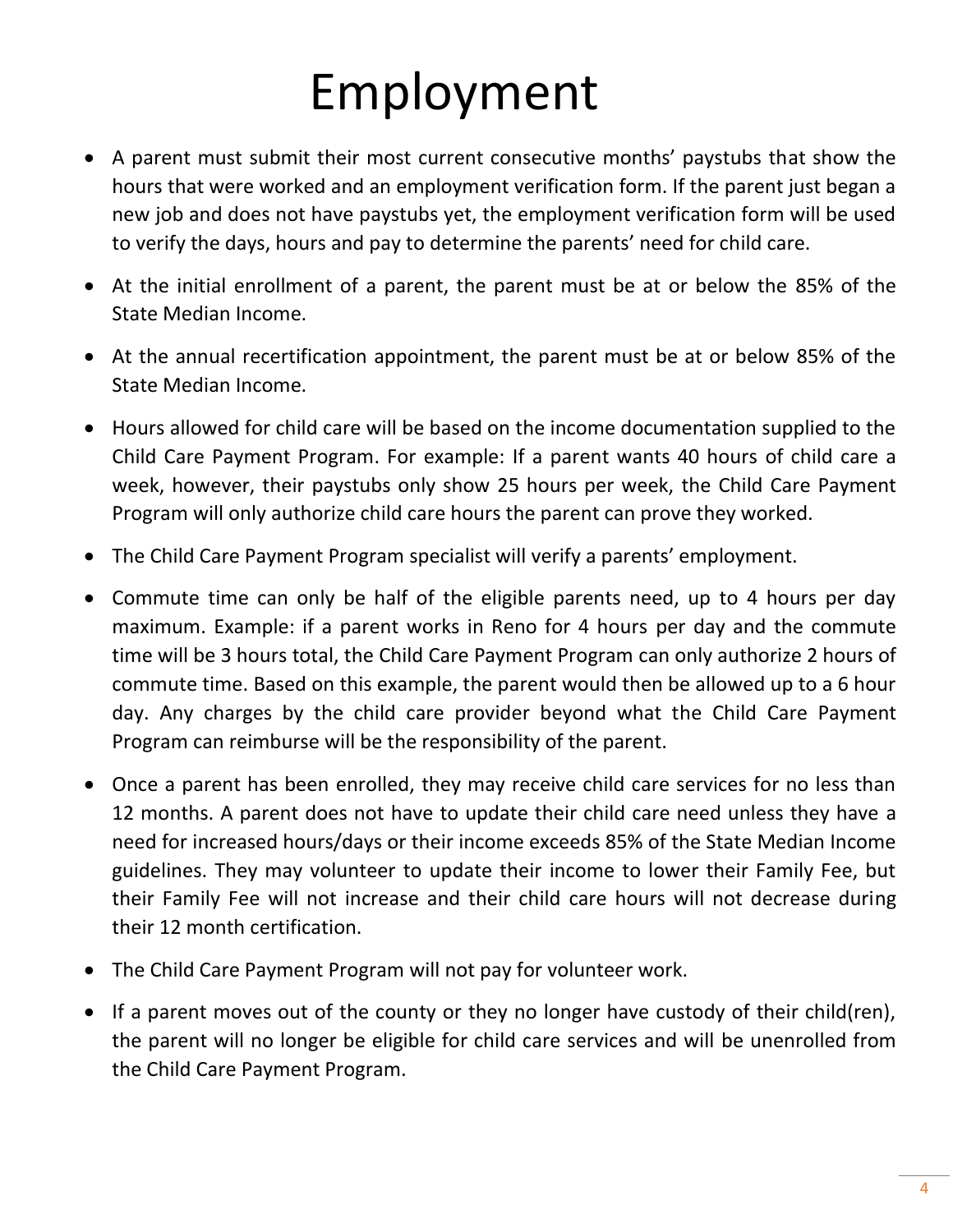# Self-Employment

- A declaration of need (under penalty of perjury) that describes the type of employment and an estimate of the days and hours worked per week.
- In order to prove the amount of days and hours worked, you must provide a copy of one or more of the following documents: appointment logs, job logs, mileage logs, a list of clients/customers with contact information, or similar records for the Child Care Payment Program Specialist to view.
- A copy of a business license, a workspace lease, or a workspace rental agreement if applicable.
- If Plumas Rural Services' Child Care Payment Program is unable to make a reasonable assessment of the hours needed for self- employment after attempting to verify such hours and documenting the attempts, the Child Care Program Specialist may divide the parent's self-employment income by minimum wage. The resulting number shall be the maximum hours needed for employment per month. At the next recertification appointment, a parent's earned living wages from self-employment will be divided by the applicable minimum wage to determine the authorized monthly child care hours.
- The parent shall provide a release to enable the Child Care Payment Program to obtain the information it deems necessary to support the parent's need for days and hours worked per week.
- If additional services are requested for travel time or sleep time to support Self-Employment or regular employment, the Child Care Payment Program shall determine, as applicable, the time authorized for:
	- Travel to and from the location at which services are provided and the place of employment, not to exceed half of the daily hours authorized for employment to a maximum of four hours per day; (Divide authorized work hours per day by 2. Not to exceed more than 4 hours per day)
	- Sleep, if the parent is employed anytime between **10:00 p.m. and 6:00 a.m.**, not to exceed the number of hours authorized for employment and travel between those hours. (*Sleep time hours are only if the parent works and travels between the hours of 10:00 p.m. and 6:00 a.m*.)
- If a parent moves out of the county or they no longer have custody of their child(ren), the parent will no longer be eligible for child care services and will be unenrolled from the Child Care Payment Program.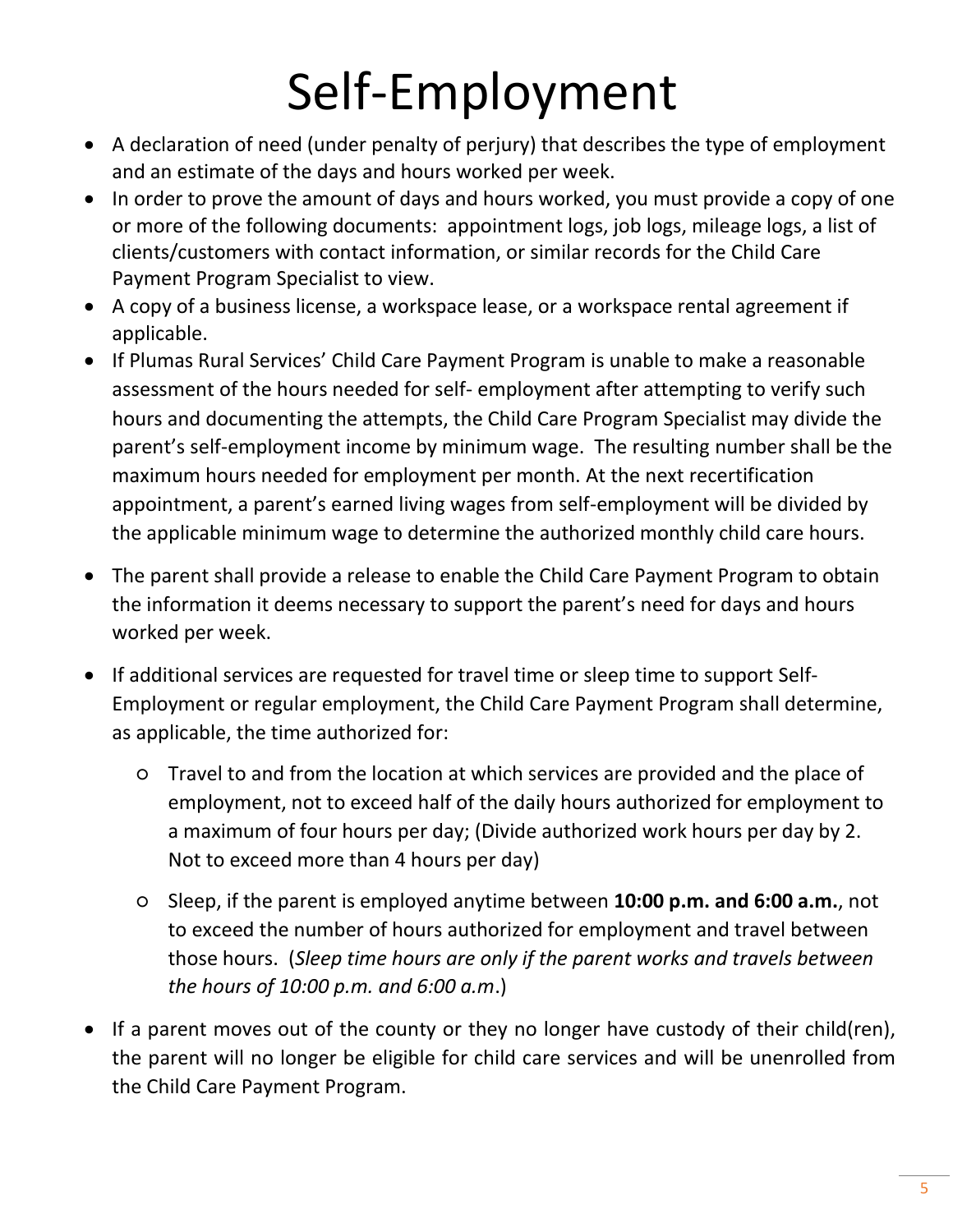# Seek Work

- Seek Work allows a parent to find employment.
- Seek Work is allowed up to 29.75 hours per week Monday through Friday during normal business hours of 8am to 5 pm.
- The first 29.75 hours on the Daily Attendance sheet will be reimbursed. Any days or hours after the 29.75 hours have been used; it will be the responsibility of the parent for additional charges by the child care provider.
- Seek Work is based on drop-in child care only. It is the parents' responsibility to pay the child care provider for any days or hours not reimbursed by the Child Care Payment Program.
- Once a parent is enrolled in the Child Care Payment Program, the parent shall receive not less than 12 months of service.
- If a parent receives employment during their 12 months' of eligibility, they do not need to report it to the Child Care Payment Program Specialist unless their days and hours for child care have increased or their income exceeds the 85% of the State Median Income guidelines.
- At initial enrollment or the annual recertification appointment, in a two parent household, they are not allowed to both seek employment. One parent must have another eligible need for child care that exceeds the amount of hours and days of the Seek Work time allowed.
- If a parent is working less than 10 hours per week, we may allow additional time for Seek Work.
- If a parent moves out of the county or they no longer have custody of their child(ren), the parent will no longer be eligible for child care services and will be unenrolled from the Child Care Payment Program.
- If the parent no longer uses child care and has not notified their child care provider or the Child Care Payment Specialist, it will be considered Abandonment of Child Care and they will be unenrolled immediately.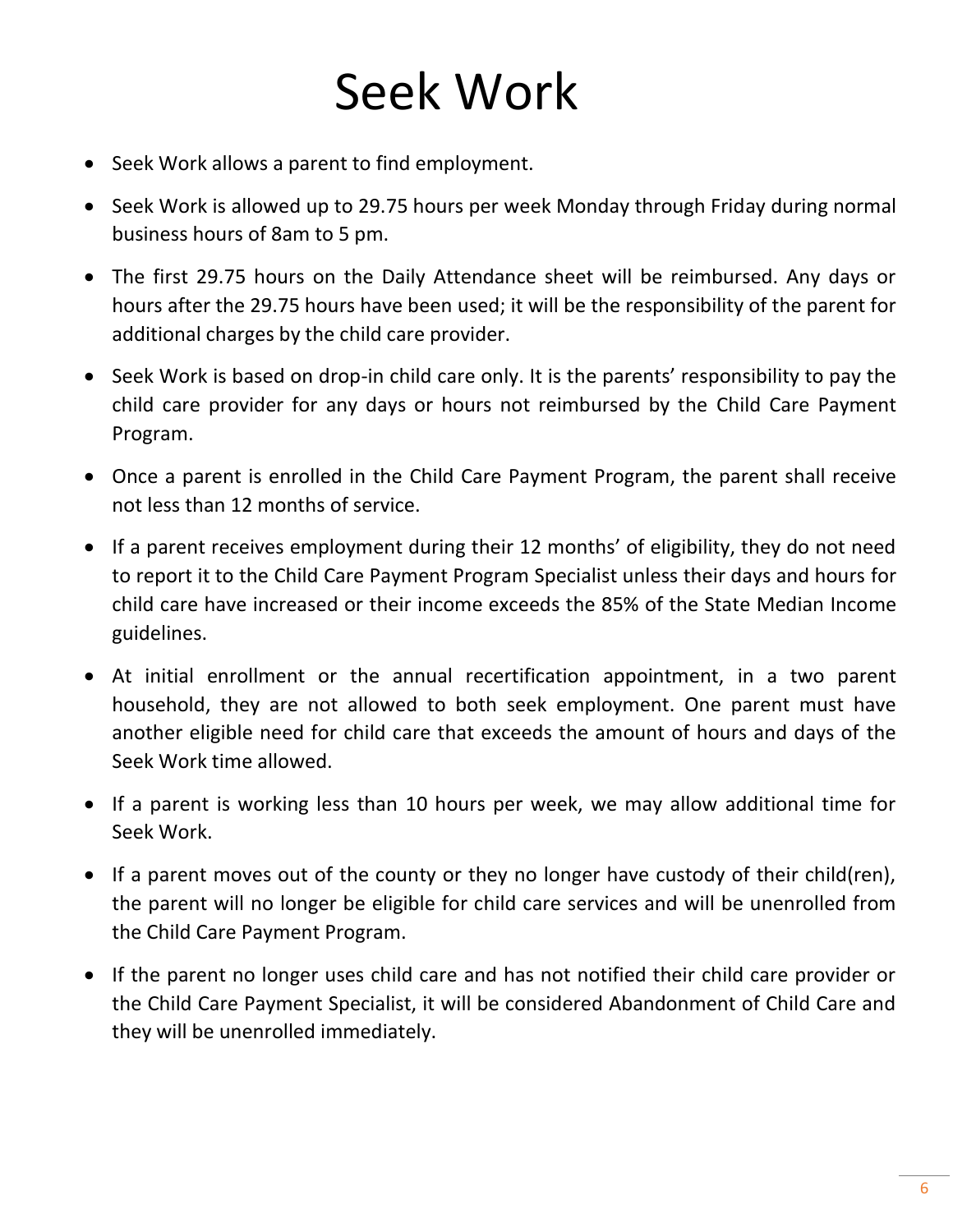# Incapacity

- The incapacity form given by the Child Care Payment Program must be completed by a legally qualified licensed professional.
- Incapacity only allows up to 50 hours per week for reimbursed child care.
- The legally licensed professional shall state how many hours per week each child is eligible for child care. The legally qualified licensed professional must take into account the type of incapacity and the age of the child(ren) before allowing hours for child care.
- Once the parent has established his/her need for child care based on incapacity, the parent shall receive no less than 12 months of child care.
- The Child Care Payment Program specialist may contact the legally qualified licensed professional to verify the incapacity form is applicable.
- The legally qualified licensed professional must include their name, business address; phone number and professional license number on the incapacity form then sign the form and submit it to the Child Care Payment Program specialist.
- A parent does not need to update their incapacity information unless their income exceeds 85% of the State Median Income.
- If the parent no longer uses child care and has not notified their child care provider or the Child Care Payment Specialist, it will be considered Abandonment of Child Care and they will be unenrolled immediately.
- If a parent moves out of the county or they no longer have custody of their child(ren), the parent will no longer be eligible for child care services and will be unenrolled from the Child Care Payment Program.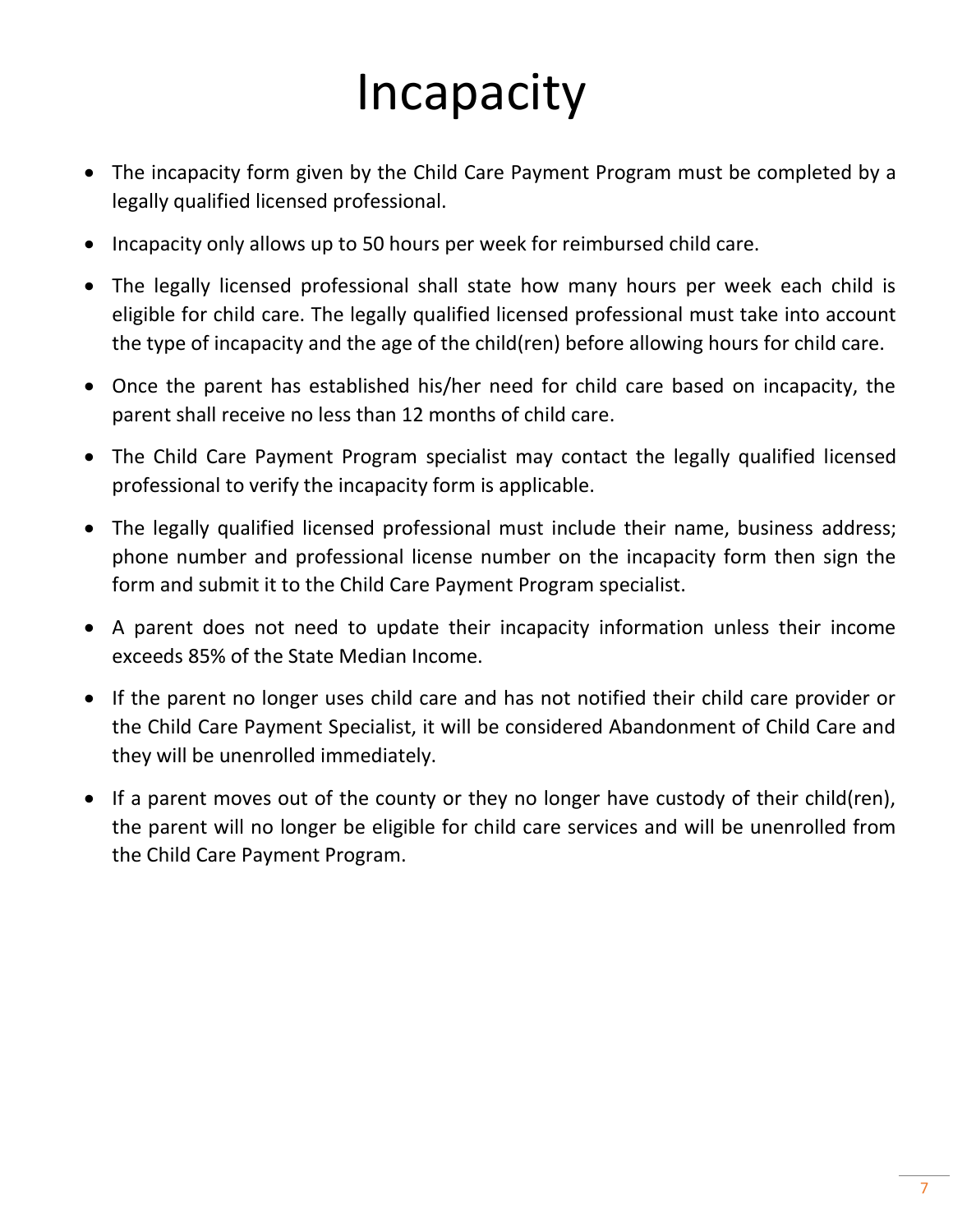# Child Protective Services (CPS)

- A referral from a legally qualified medical, social or emergency shelter worker is required. The referral must state that the parent(s) are receiving child protective services.
- The referral must state that the child(ren) are at risk of abuse or neglect and that child care services are needed to reduce or eliminate that risk.
- The legally qualified professional must state if the family income shall be waived or not. This waiver allows the family to have no Family Fee or to qualify for the Child Care Payment Program. The family income can only be waived for the first 12 months.
- The legally qualified professional must state how many hours per week each child is eligible for child care.
- At the 12 month annual recertification, if the family remains eligible for CPS, a families' income shall be reviewed to ensure the family is under the 85% State Median Income guideline to remain income eligible.
- Once a family has enrolled for child care, they shall receive no less than 12 months' of child care for their CPS need.
- If the parent no longer uses child care and has not notified their child care provider or the Child Care Payment Specialist, it will be considered Abandonment of Child Care and they will be unenrolled immediately.
- If a parent moves out of the county or they no longer have custody of their child(ren), the parent will no longer be eligible for child care services and will be unenrolled from the Child Care Payment Program.
- The Child Care Payment Program may only reimburse a Licensed child care provider if a family is enrolled for CPS needs.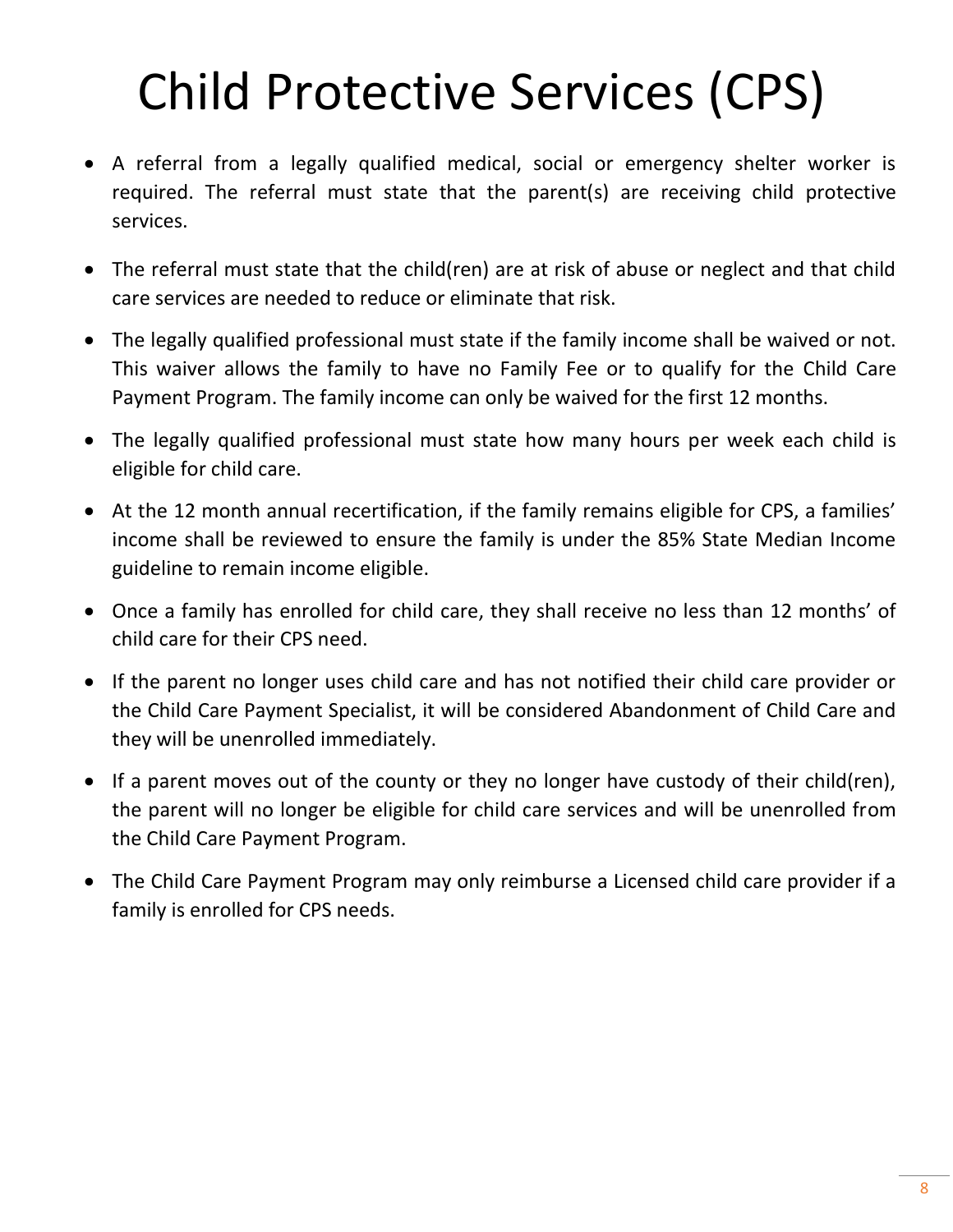# Education or Training

- The parent shall provide a current Education/Training Form, completed by their Education/Training institute and a sealed stamp if applicable, with a current copy of their Detailed Class Schedule.
- The parent must provide their "Job Goal" and the courses that must be completed to obtain their Job Goal.
- A General Education Plan (GED) or English as a second language certification will be reimbursed for a family one time only.
- When a parent has an incomplete class, the Child Care Payment Program will not reimburse your child care provider to retake the class.
- A current copy of Financial Aid is required.
- Two hours per core unit is given to the parent for study time. No study time is given for a Lab class. If class time is requested for online courses, an online syllabus is required to be submitted to us to verify the requirement of attending a class online.
- Only one semester of physical education classes will be allowed.
- A parent is allowed up to 6 consecutive years to obtain their Job Goal. If the parent already has a Bachelors Degree, the parent is allowed 24 more units and up to 2 consecutive years past their receipt of a Bachelors Degree.
- If a parent's need was school, at the time of their annual recertification, the parent must provide a copy of their grades.
- Once the parent has been enrolled, they may receive child care services for no less than 12 months. A parent does not have to update their child care need unless they have a need for increased hours/days or their income exceeds 85% of the State Median Income guidelines.
- If the parent no longer uses child care and has not notified their child care provider or the Child Care Payment Specialist, it will be considered Abandonment of Child Care and they will be unenrolled immediately.
- If a parent moves out of the county or they no longer have custody of their child(ren), the parent will no longer be eligible for child care services and will be unenrolled from the Child Care Payment Program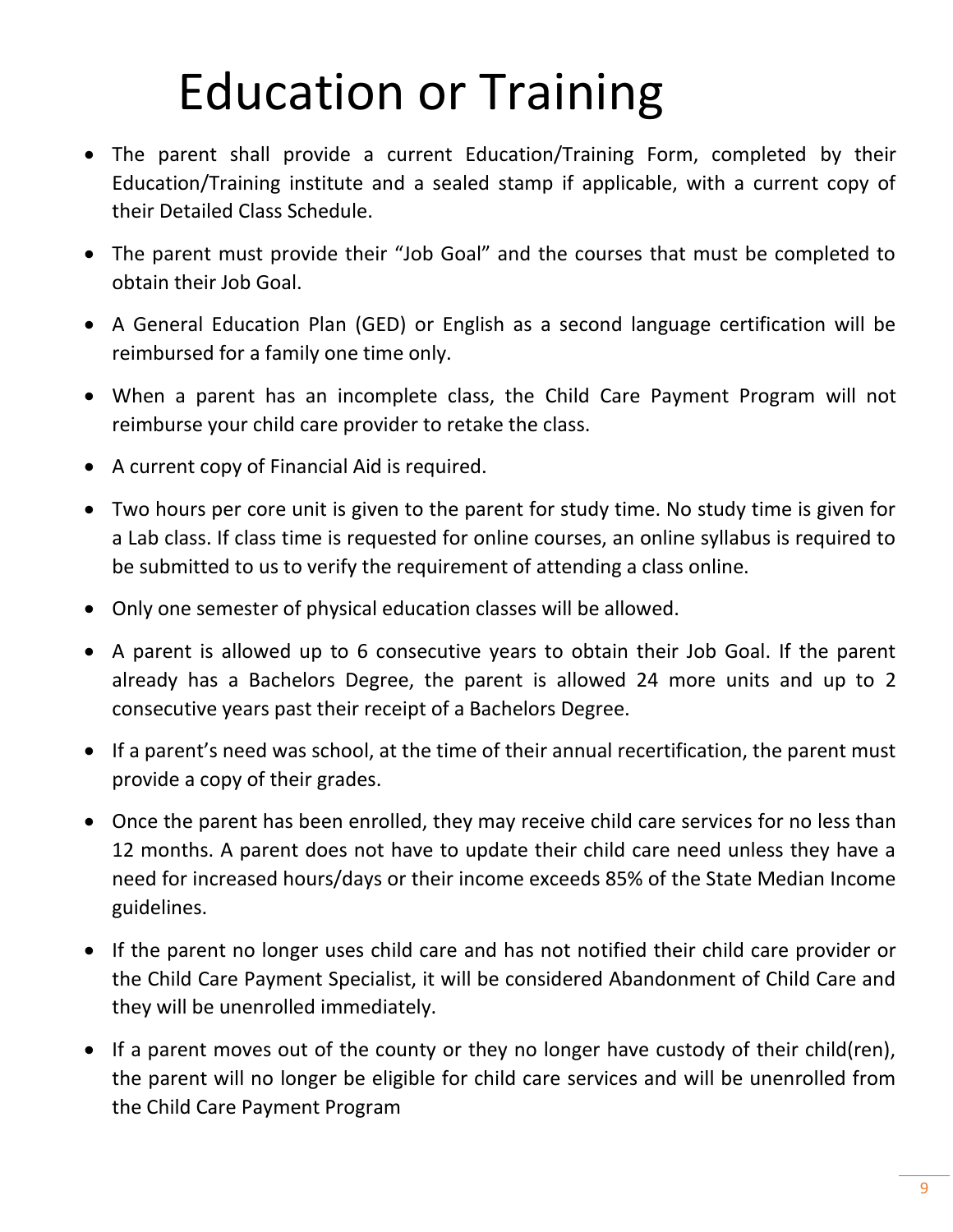# Seeking Permanent Housing

**OR** Homelessness

- A written parental declaration signed under the penalty of perjury that the family is seeking permanent housing can be accepted. The parent shall include on their declaration form their search plan for finding permanent housing.
- Seeking Permanent Housing allows up to 29.75 hours per week Monday through Friday. If a parent needs to Seek Permanent Housing on a weekend, prior approval from the Child Care Payment Program specialist is required; however, the child care hours cannot exceed 29.75 per week.
- Seeking Permanent Housing is based on a drop-in schedule only. Any additional charges from the child care provider are the responsibility of the parent.
- The first 29.75 hours of child care used are the hours that will be reimbursed. Any additional days or hours beyond the first 29.75 hours will be the responsibility of the parent.
- For Homelessness, we must receive a written referral from an emergency shelter or other legal, medical or social service agency. If this referral is not available, a written parental declaration under the penalty of perjury describing the families' current living situation may be accepted.
- Once the parent has been enrolled, they may receive child care services for no less than 12 months. A parent does not have to update their child care need unless they have a need for increased hours/days or their income exceeds 85% of the State Median Income guidelines.
- If the parent no longer uses child care and has not notified their child care provider or the Child Care Payment Specialist, it will be considered Abandonment of Child Care and they will be unenrolled immediately.
- If a parent moves out of the county or they no longer have custody of their child(ren), the parent will no longer be eligible for child care services and will be unenrolled from the Child Care Payment Program.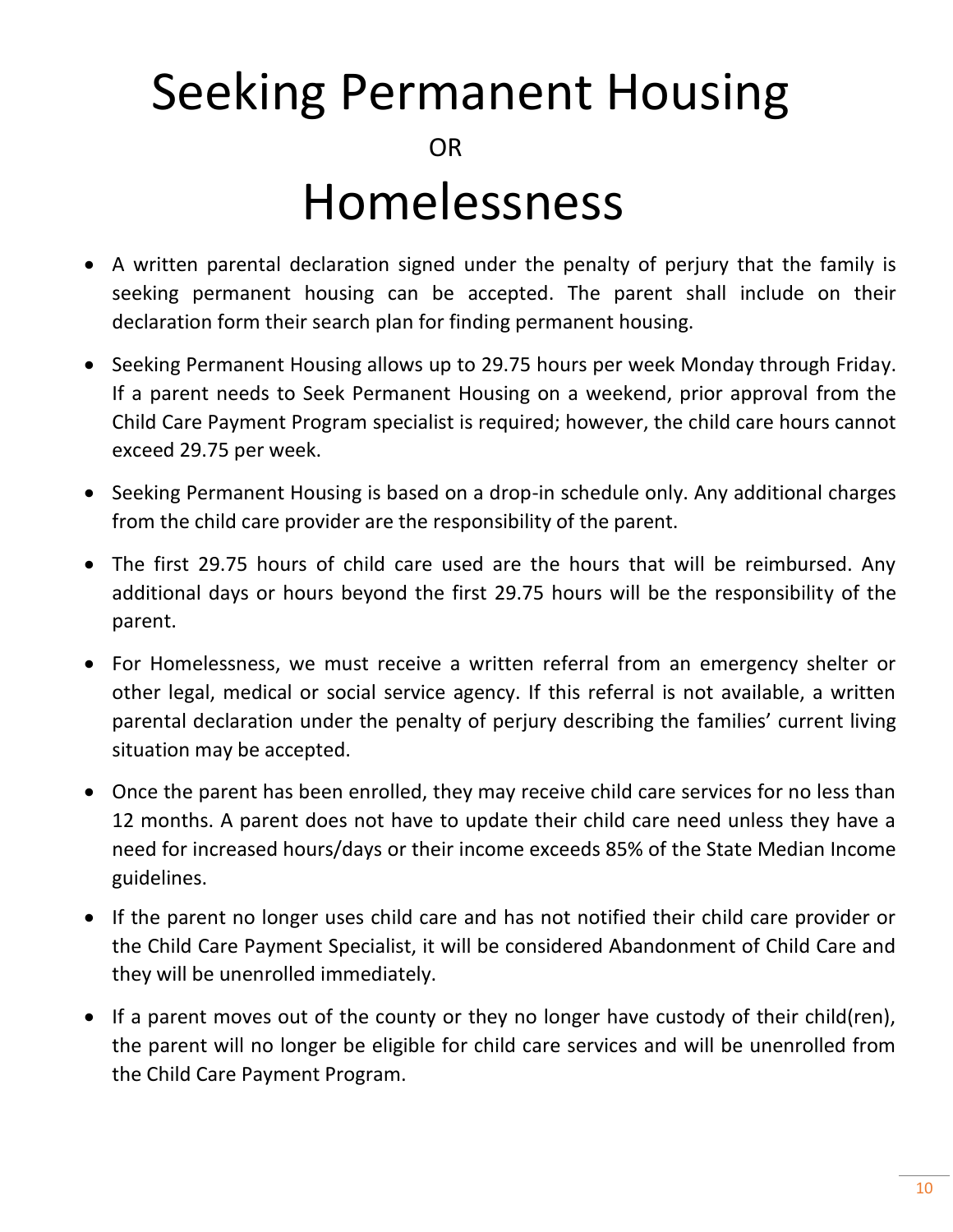# CalWorks Participant

- A parent may be eligible for Stage 1 child care if they are currently receiving Temporary Aid for Needy Families (TANF) and are in an approved CalWorks activity that has been authorized by their Department of Social Services case worker.
- A parent is eligible for Stage 2 funding if that parent has received TANF within the last 24 months and met the eligible needs requirements for the Child Care Payment Program.
- No Family Fees are assigned to a family enrolled in Stage 1 child care.
- All documentation listed in this Handbook is required before an enrollment appointment is made with the parent. The documentation required depends upon the eligible need of the parent(s). Please contact Child Care Payment Program at 283-4453 to inquire about the documentation needed by Child Care Payment Program.
- If the parent has been enrolled in the CalWorks Stage 2 program, the enrolled parent will be moved into the CalWorks Stage 3 program on the first day of the 25<sup>th</sup> month. The parent will be eligible for CalWorks Stage 3 when their 24 months of CalWorks Stage 2 eligibility ends. The parent has 24 months of eligibility in Stage 2 beginning the day after the last month the parent received TANF, even if they were not enrolled in the Child Care Payment Program.
- When a parents' funding is moved to the CalWorks Stage3 program, that parent will remain in the CalWorks Stage 3 program until they are no longer eligible for the Child Care Payment Program.
- A parent cannot be enrolled directly into the CalWorks Stage 3 program.
- If the parent no longer uses child care and has not notified their child care provider or the Child Care Payment Specialist, it will be considered Abandonment of Child Care and they will be unenrolled immediately.
- If a parent moves out of the county or they no longer have custody of their child(ren), the parent will no longer be eligible for child care services and will be unenrolled from the Child Care Payment Program.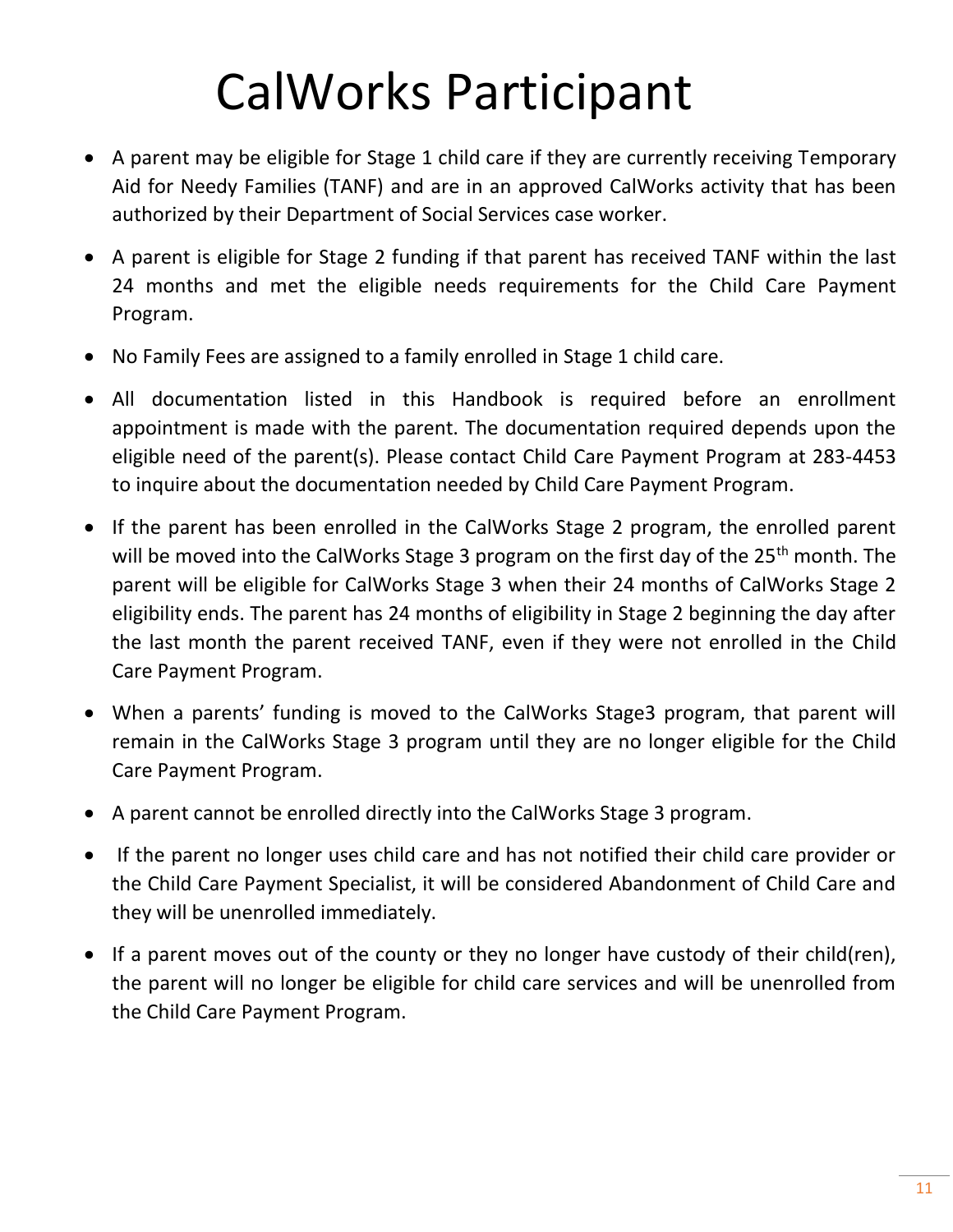### **The Enrollment Appointment**

An enrollment appointment is where a family will meet with a Child Care Payment Specialist to review documents, sign required paperwork and learn about the rules and regulations of the Child Care Payment Program. The parent/guardian must attend and complete the enrollment appointment to enroll for child care assistance. If an Exempt Child Care Provider will be providing child care, that provider will have to set up a separate enrollment appointment. Child Care may begin the day of your enrollment into the Child Care Payment Program if you have chosen a licensed child care provider or an exempt child care provider who has already been Trustline cleared. The Child Care Payment Program can reimburse a Trustline child care provider the day they receive a clearance. If a parent misses their enrollment appointment, that parent will be removed from the eligibility list in the Child Care Payment Program. The required documents to be submitted to Child Care Payment Program before an enrollment appointment is scheduled may include:

- Current consecutive months' paystubs and/or the Employment Verification Form and any other income listed under **"Total Countable Income"** on page 3.
- ALL birth records of children living in the household, even if children only reside there occasionally.
- Current document showing physical address. A current utility bill, lease/rental agreement, etc.… will be acceptable. A cell phone bill will not be accepted.
- A Passport to Services or the Notice of Action from the parents' Department of Social Services counselor showing the last month TANF was received, if applicable.
- Education/Training form, a Detailed Schedule and Financial Aid documents if the parent needs child care for school/training. At the recertification appointment, school grades must to be submitted to Child Care Payment Program for the enrolled semester that child care was reimbursed for.
- Incapacity form, if the parent needs child care for Incapacity.
- Self-Employment documentation **(as listed under the Self-Employment section on page 5)**. The Child Care Payment Program also has Self-Employment documents that can be used by the parent. ALL Self-Employment must be signed under the penalty of perjury by the parent.
- Other documentation may be required depending upon the parents' child care need. A list of required documents is sent to the parent, and must be returned to Child Care Payment Program before an enrollment/ recertification appointment will be scheduled.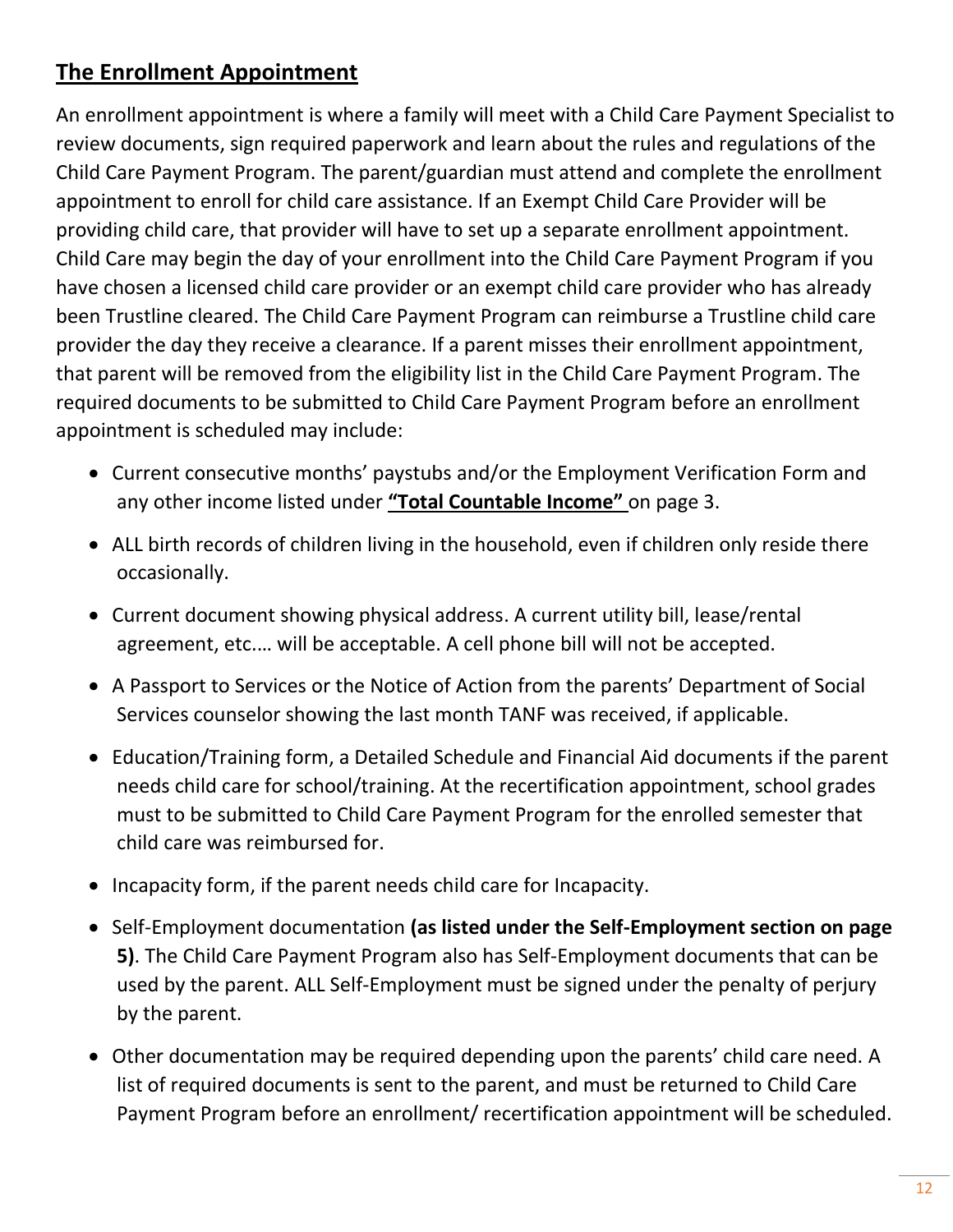#### **Recertification Appointment**

Documents due to the Child Care Payment Program for the recertification appointment:

- Current utility bill, rental agreement or a document that shows the physical address. (A cell phone bill will not be accepted)
- Current consecutive paystubs. A family's days and hours will be determined by the current paystubs if they have been at the same employer when they were first enrolled/recertified. **Example:** If a parent has been using full time care and their paystubs show that they have only been working 25 hours per week, the parent(s) hours allowed for child care will reflect their current paystubs.
- Current Self-Employment documents if the parent(s) is self-employed. A minimum of the three current months' self-employment documents showing profit/loss and work schedule will be required. If the parent has just started their self-employment business, the parent will have to give documentation/statements showing their need for child care *(Hours allowed will be based on the need for the first year of Self-Employment*). We must have a copy of the business license if it applies to the parents' self-employment. A parent's living wages will be compared to the applicable minimum wage to determine how many hours of child care will be authorized per month.
- If the parent is earning "cash" for their employment, the parent(s) must complete the Self Declaration of Employment stating the amount of cash they earn per month and the days and hours they work per week. The Child Care Payment Program has a Self-Declaration Form the parent must complete. The parents' income and authorized hours of child care will be based on the hours of employment.
- Required documentation if the parent has been paying out child support to another parent.
- Foster Parents: A current Foster Care Payment is required if the child(ren) are in the Foster Family's custody.
- Updated child custody agreement, if applicable.
- A new Incapacity form if the parent(s) are continuing to receive child care based on a parent(s) incapacity.
- Education/Training forms if the parent(s) is receiving child care for this need. Must have a current Detailed Schedule and any Financial Aid the parent may be receiving.
- Any other documentation the Child Care Payment Program staff may require.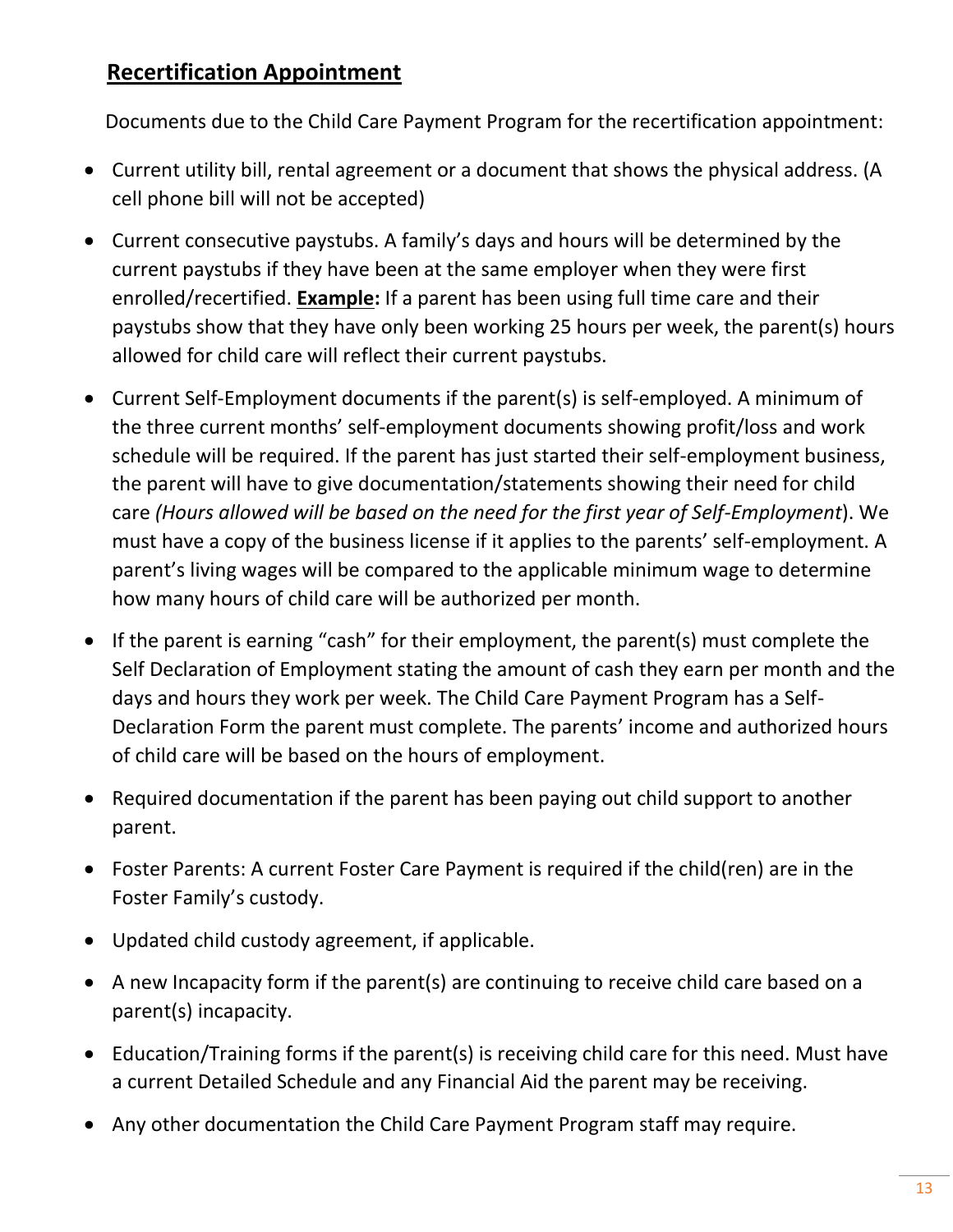# Documents in the Family File

### **All information is confidential. To release information to someone other than the enrolled parent(s) requires a Subpoena.**

- The original eligibility form
- Income/Employment Documents (paystubs, employment verification form, child support, or any other **Total Countable Income** as listed on page 3
- The Application Form (CD-9600)
- Notices of Action
- The Parent Participation Agreement
- The Family and Child Needs Assessment Form
- Emergency and Identification information
- The selected Child Care Provider
- Authorization to Release Information from the Department of Social Services, if applicable
- Child Care Certificate
- Court-ordered visitation rights, if applicable
- Custody rights, if applicable
- Case notes
- Tracking documents for internal use
- Immunization records when using a license-exempt provider and the child is 0-5 years of age.
- Income Limits, Hour Changes and Seek Work form
- Copies of Birth Certificates or Birth Records of children in the household
- Physical address document (utility, rental/lease agreement, etc.. NO CELL PHONE BILL)
- Other documentation as requested

# **Child(ren) Age Limits**

Age of child(ren) and when they are no longer counted in family size or when we will no longer be able to reimburse for their child care are as follows:

- If a child turns 13 years of age during the 12 months of service, the child will be allowed to remain enrolled until the parents'/guardians' recertification
- If a child turns 18 years of age during the 12 months of service, the child will be included in the family size until the parents'/guardians' recertification
- The child(ren) may be eligible up to the age of 21 years if the child has a severe disability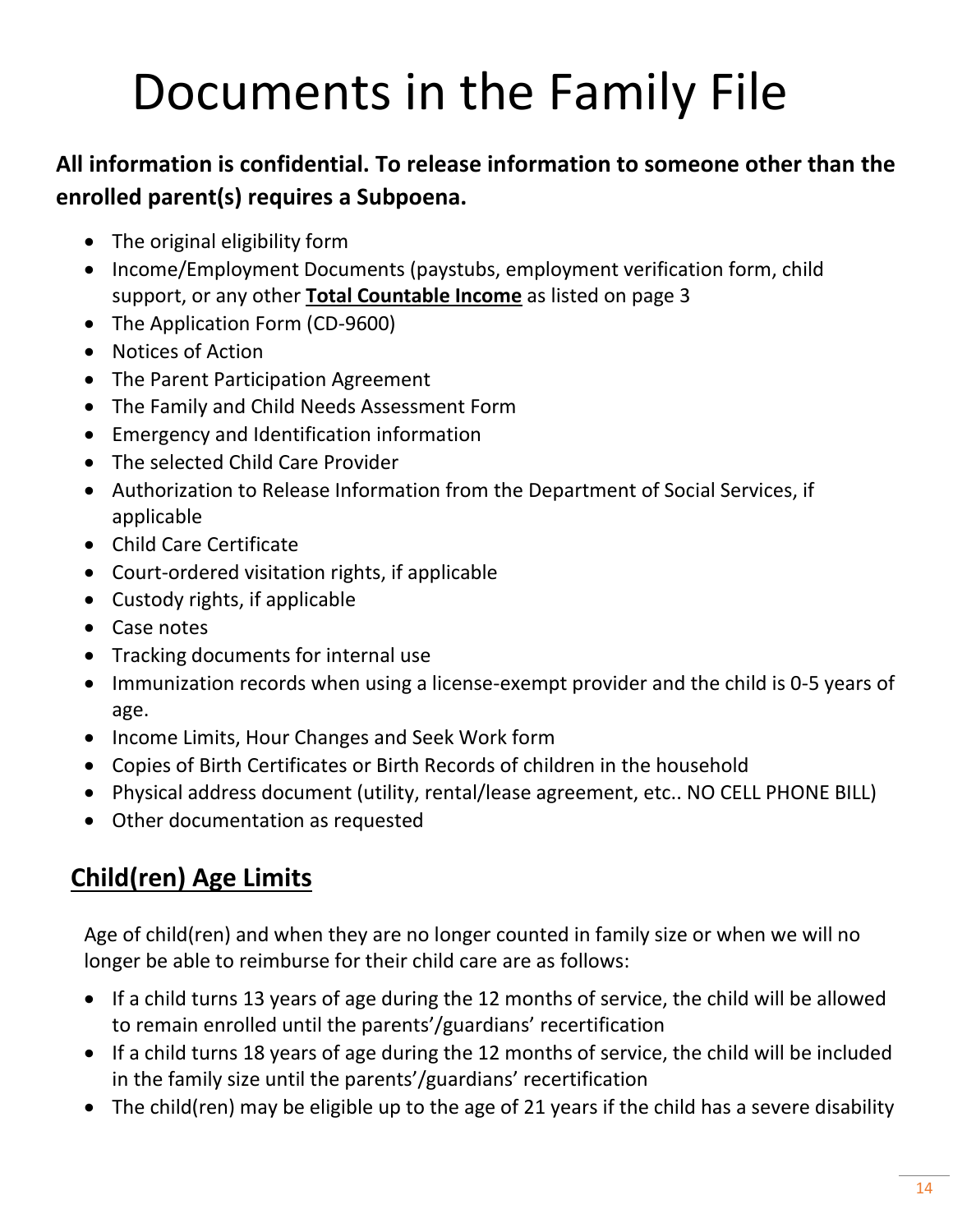### **Family Size**

Family Size is determined by counting the number of adults and children related by blood, marriage or adoption who reside in the household in which the child is living. When a child is living with a guardian or foster parent, only that child and their siblings, if any, are counted in the family size. The guardian or foster parent must meet one of the needs as listed on Page 2. The foster care payment(s) are counted in the total income. *If a parent has another child, while enrolled in the Child Care Payment Program, with the same parent that they have stated they are not dating, married to or living with, custody documents must be given to prove they are not with that parent.*

*"Parent" means a biological parent, stepparent, adoptive parent, foster parent, caretaker relative, or any other adult living with the child who has responsibility for the care and welfare of the child.*

#### **Child Care Certificates**

The Child Care Certificate is a document given to a provider that certifies the amount of authorized child care hours and the reimbursement that the provider may expect from PRS. The Child Care Certificate is a required document to be in the Family file and must be signed by a PRS representative, the parent/guardian, and the child care provider. A Certificate must be issued to a provider before child care reimbursement can begin. A parent is responsible for child care charges that exceed the authorized amount on the certificate*.* Therefore, it is very important that a parent notify us of any changes affecting the amount of child care that they need.

*Note: If a provider fails to submit the Child Care Certificate with the required signatures back to this office within 30 days of initial enrollment/recertification, child care services with that provider will end and a new provider must be enrolled.*

#### **Additional Child Care Costs**

A parent may have to pay child care costs that is more than what the Child Care Payment Program can reimburse. A parents' share of the child care cost depends on two things: 1) The parent(s) income in relation to family size, and; 2) The child care provider's fees in relation to the State of California's reimbursement ceilings. The first thing is known as Family Fees and the second thing is known as Co-payments. You may be responsible for one or both of these payments.

If a parent chose to "home-school" their child(ren), child care used during the days/hours of school session will be the responsibility of the parent.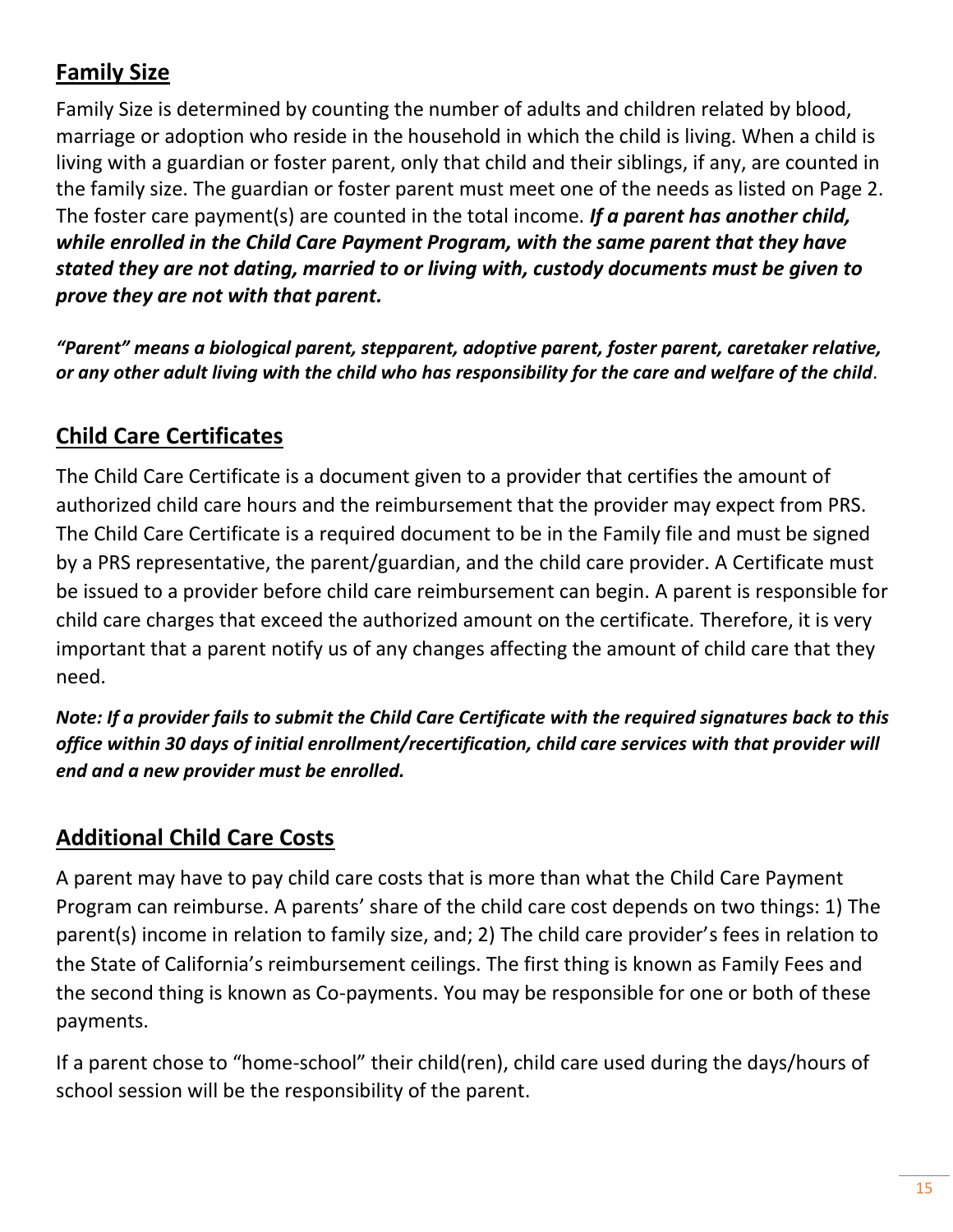### **Family Fees**

Family Fees are a portion of the Child Care Payment for which the family is responsible. The California Department of Education publishes a schedule based on family income and size. If the parents' income is at 50% or above the State Median Income, the family will be assigned a Family Fee. The Family Fee is assessed per family, not each child, and is charged only for the child who needs the most hours of child care. Family Fees can range anywhere from \$34.00 for a part time month (under 130 hours) to \$583.00 for a full time month (130 hours or more). *Example: If a family establishes a need for child care that will be 130 hours or more per month, a Full Time Monthly Family Fee will be assessed***.** *If the Family is approved for less than 130 hours for the month, the Part Time Monthly Family Fee will be assessed.* It is the parents' responsibility to inform the Child Care Payment of any changes in their child care need that may decrease the Family Fee. The child care hours will not change. The Family Fee is on the Child Care Certificate, the CD9600 Application and all Notices of Action (NOA). A Family Fee receipt is attached to the Attendance Form and sent to the Child Care Provider with the Daily in/out form(s). Family Fees are paid directly to the child care provider on a monthly basis. When the Family Fee has been paid in full to the Child Care Provider, a signature from the parent/guardian and the provider is required on the Family Fee receipt. Failure to pay the Family Fee will result in a termination Notice of Action sent to the parent giving the parent 2 weeks to pay the Family Fee to their child care provider. Failure to do so will result in termination from the Child Care Payment Program. If a parent is enrolled in the middle to end of the month that will result in part time care for that month, but the family has established a need for child care that will be more than 130 hours per month, the full time Family Fee will begin the first day of the following month.

#### **Co-payments**

A co-payment is the amount of child care that exceeds the amount of what the Child Care Payment Program can reimburse the child care provider. **Example:** If a child care provider's charges are \$500 for the month and the Child Care Payment Program can only reimburse \$400, the parent is responsible for the \$100 difference. That difference is known as the co-pay. Child Care Payment Program is not responsible for co-payments.

### **Registration Fee's**

The registration fee may be a charge by a child care provider when a parent attends that child care. Some child care providers charge a registration fee. The child care provider may charge a one-time registration fee or yearly registration fee. Please see the child care providers' contract to see if they have a registration fee. The Child Care Payment Program may be able to reimburse the registration fee if the child care providers' charge is less than the Regional Market Rate (RMR).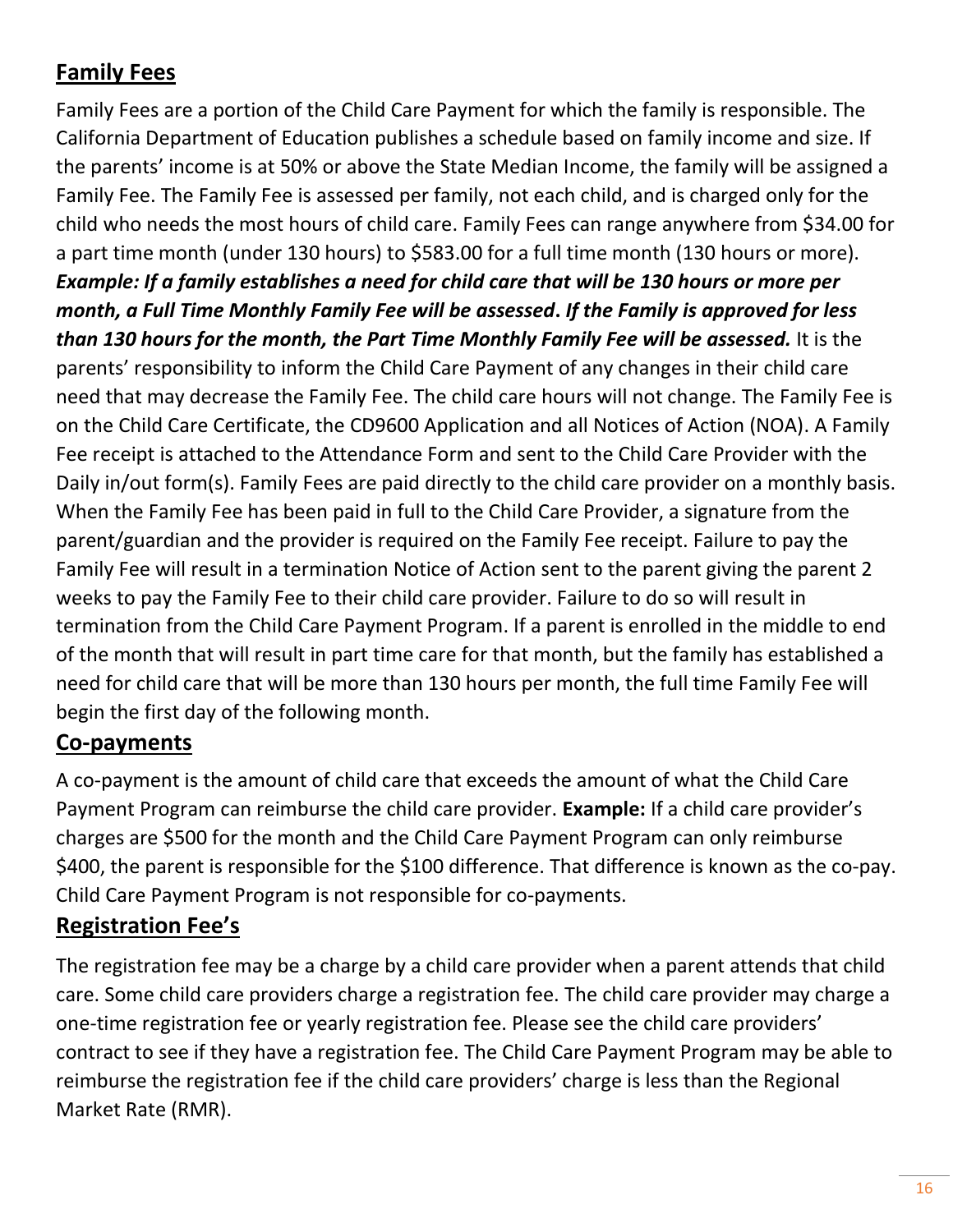### **Unauthorized Costs**

Providers who charge for their vacations, late pick-up fees, hourly rates above their full time daily charges, registration fees, etc. may not always be a reimbursable expense. Ask your subsidy counselor regarding any of these charges made by the child care provider.

*Note: We do not reimburse if a child care provider has given a family a two week notice.* **Non-Attendance**

Reimbursement for child care providers, including license-exempt providers, shall be based on families' certified need, as follows:

*(i) Providers shall be reimbursed based on the maximum authorized hours of care, regardless of attendance.*

*(ii) For families certified for a variable schedule, providers shall be reimbursed based on the maximum authorized hours of care.*

*(iii) For license-exempt providers that provide part-time services, providers shall be reimbursed based on the maximum authorized hours of care.*

When the Child Care Payment Program receives the Daily Attendance Forms, if there are seven or more absences with no explanation why the child was absent, a termination Notice of Action will be sent to the parent. The parent will have 19 days to notify us if they still need child care. If the parent contacts us and says they are using child care, but we receive the attendance forms showing that no child care has been used again the following month, the parent will be unenrolled from the Child Care Payment Program.

*Note: If there has been an emergency or a pandemic declared by the State of California, the Child Care Payment Program may be able to reimburse on a families behalf if the family is not attending childcare due to the emergency/pandemic. Payment to a family's childcare provider will also depend on what the State of California has set forth as rules and regulations regarding these type of instances. New family enrollments and recertifications may have to be completed via mail, temporarily, in these circumstances.*

### **Child Care Provider Closures**

The Child Care Payment Program may reimburse a licensed child care provider for up to 10 days per fiscal year (July 1<sup>st</sup>- June 30<sup>th</sup>) if it is stated in their Policy/Contract.

### **Leave of Absence/Temporary Suspension from the Child Care Payment Program**

- A Leave of Absence/Temporary Suspension allows a family to temporarily suspend child care services from the Child Care Payment Program without having to go back on the eligibility list. A parent must recertify by their annual recertification date even if they are on a Leave/Temporary Suspension of Absence.
- The Child Care Payment Program cannot reimburse a child care provider for absences or any other charges when a parent is on a Leave of Absence.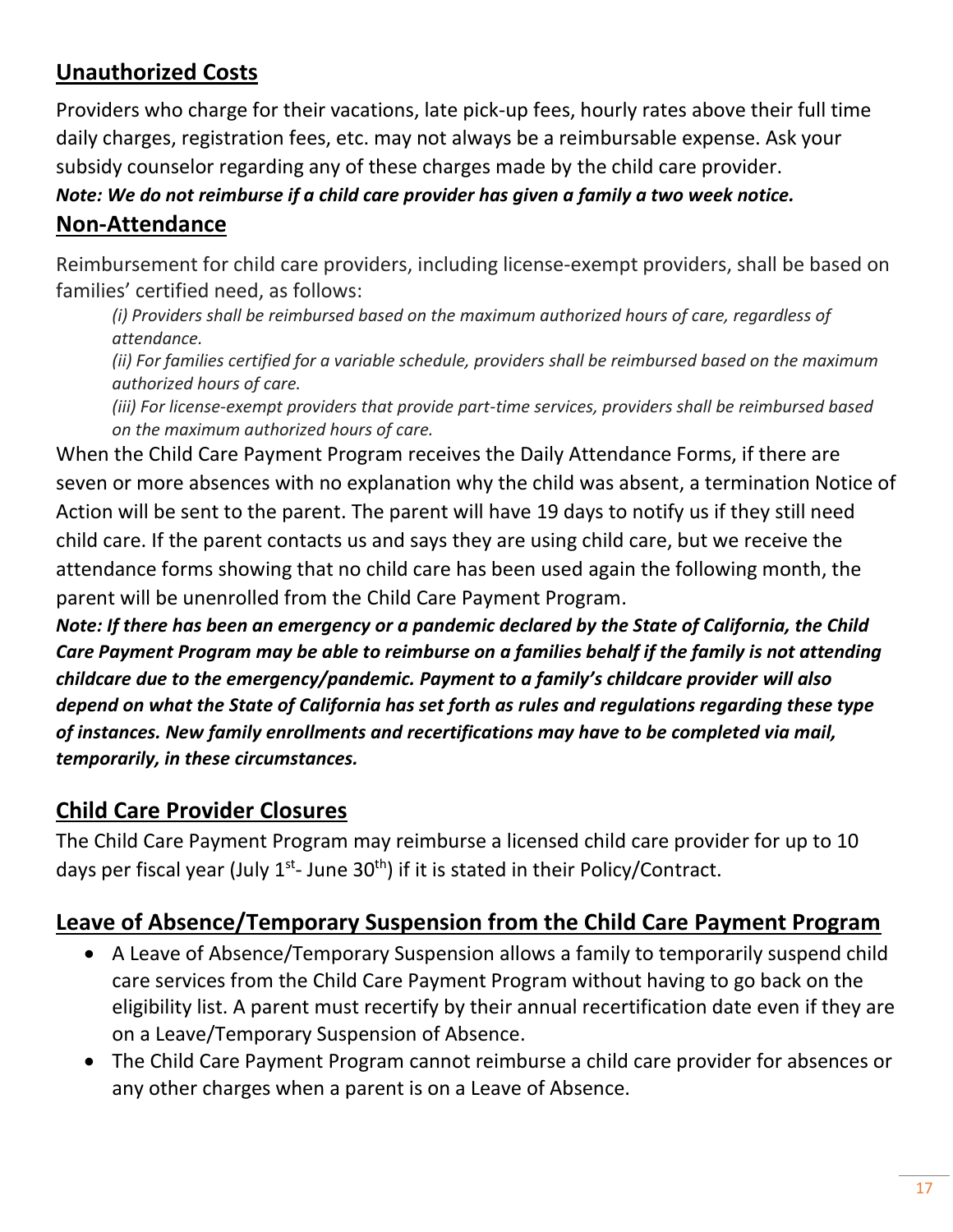### **Unenrollment from the Child Care Payment Program**

The parent may volunteer to be un-enrolled from the program at any time. The child care provider may charge a two week notice.

#### Involuntary unenrollment may occur if any of the following apply:

- Your monthly income exceeds 85% of the SMI (State Median Income)
- A child is no longer age-eligible
- The family is no longer working or living in Plumas County or has
- Fraudulent activities are discovered
- Repeated violation of the Adult Code of Behavior
- Non-payment of Family Fees
- Excessive non-attendance Abandonment of Child Care
- Failure to attend child care every month
- One no-show for a recertification appointment
- **The Program does not have funds to continue services**
- **Failure to adhere to policies or procedures outlined in this handbook**.

### **An Appeal for a Disenrollment Decision**

If a parent does not agree with a decision confirmed by a Notice of Action, the parent may file an appeal with PRS for a hearing within 14 calendar days from the date of the Notice of Action. The right to file an appeal is on the back of a Notice of Action. PRS will notify the parent of the time and place of the hearing within 10 calendar days from the receipt of the request. Only persons directly involved by the hearing shall be allowed to attend. The hearing officer shall provide, to the parents, a written decision within 10 calendar days following the hearing. Services may continue uninterrupted during the appeal process.

### **To Remain Enrolled in the Child Care Payment Program**

- The parent must complete their recertification appointment within 50 days after their annual recertification date
- The parent must inform the Child Care Payment Program when they have changed child care providers
- The parent must inform us if their income exceeds 85% of the SMI within 30 days
- A parent must open their mail and return the Child Care Payment Program phone calls
- Sign and date certificates and attendance forms
- Submit required documentation to the Child Care Payment Program staff
- Notify the Child Care Payment Program when the parents mailing address has changed
- **Failure to comply with any of the items listed above may result in termination from the Child Care Payment Program**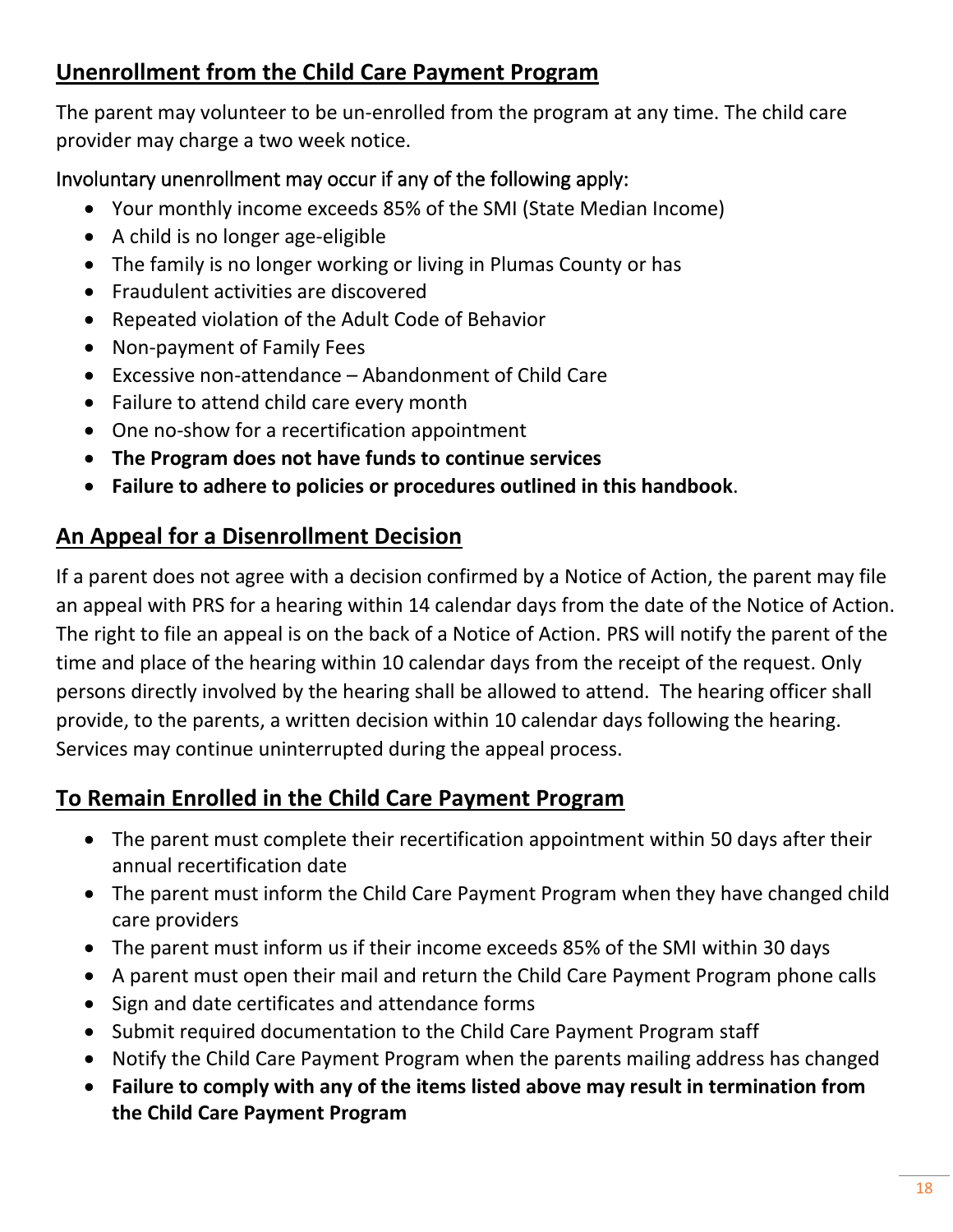# Child Care Choices

- Center based child care programs- preschools or child care centers and are licensed to provide child care for larger numbers of children in a group setting. Center based child care staff must meet standards for training and experience as determined by the State of California, Community care Licensing Division and the California Department of Education.
- Licensed family child care homes are operated by individual licensed child care providers in their own homes. They may be licensed to care for up to eight children as a small licensed facility or provide child care for up to 14 children as a large licensed facility. If the large licensed child care provider provides child care for over 8 children, they must have an assistant. Homes must meet regulations as specified by the State of California, Community Care Licensing division regarding space and child safety factors.
- Exempt child care is care that is provided by a non-licensed provider in that provider's home.
- Exempt child care providers that are not an aunt, uncle or grandparent, must be "TrustLine Registered" before reimbursement will be made.
- Exempt child care providers must be TrustLine Registered before child care reimbursements may begin.
- In-home care is care that is provided by an exempt child care provider in the Child's home. With this option of child care, the parent will now be the employer of the child care provider. Parents who choose in-home child care must pay withholding taxes, Worker's Compensation, and unemployment compensation. The child care provider must be paid at least the minimum wage.
- Families residing in the same household with their chosen child care provider will not be reimbursed under the Child Care Payment Program.
- A parent is allowed to choose more than one child care provider **ONLY** when it is proven that the child care provider is not available to meet all the parents' need for child care.
- **Child care providers are Independent Contractors and are NOT employees of Plumas Rural Services.**

*For Child Care Referrals to Licensed Child Care Providers in Plumas County, please call 530-283-4453 ext. 824.*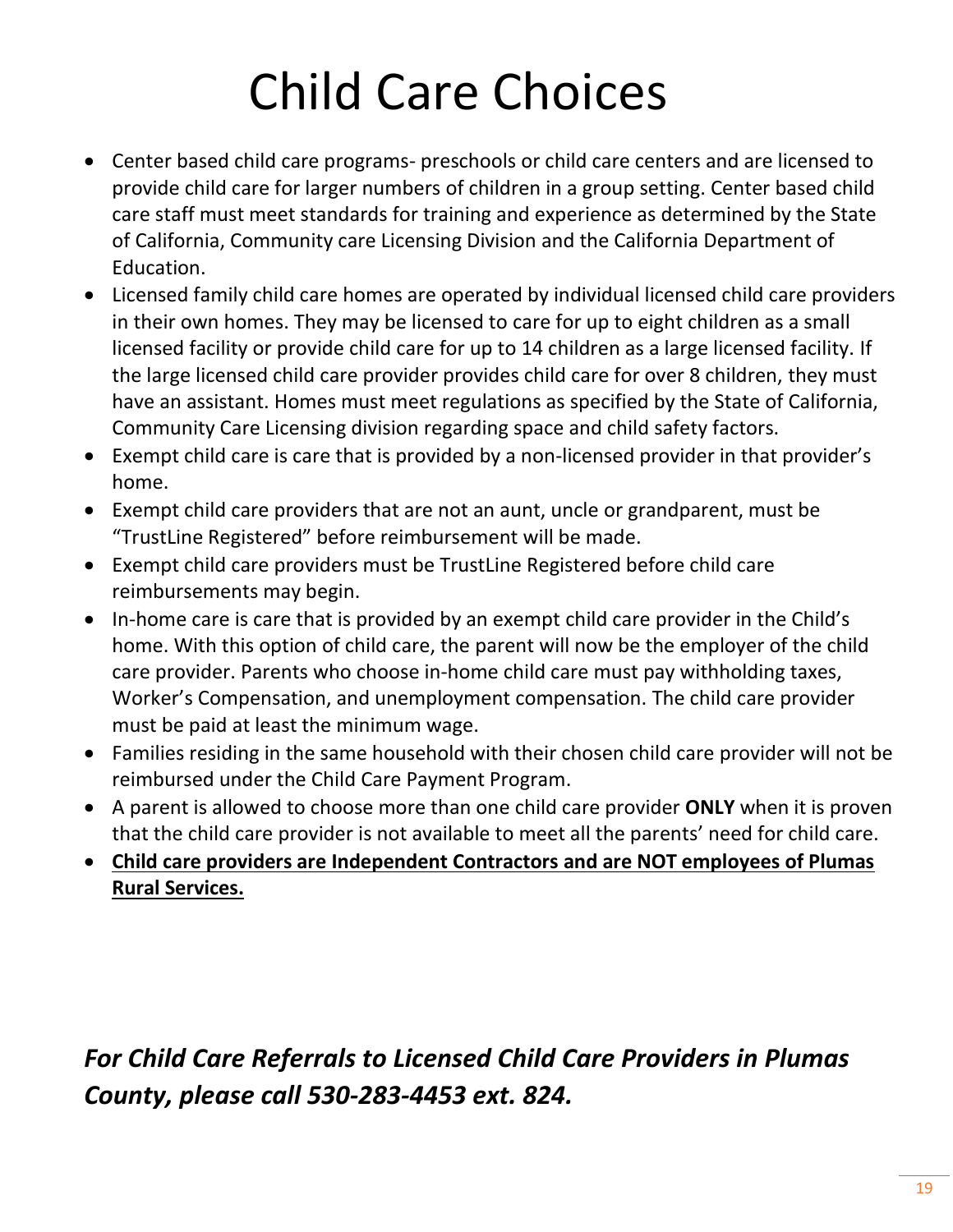# **Licensed Child Care**

- The licensed child care provider provides child care in their home.
- The licensed child care provider receives their license from Community Care Licensing in Chico, CA.
- For Licensed Centers or Exempt Centers, please contact the Child Care Resource & Referral Coordinator at 283-4453 ext. 824 for information regarding the options of Center child care.
- The small licensed child care provider can provide child care for 6 up to 8 children.
- A large licensed child care provide can provide child care for 12 up to 14 children, with a child care assistant. The parent may contact the Child Care Resource & Referral Coordinator if the parent has any questions regarding licensing at 283-4453 ext. 824.

# **Exempt/In-Home Child Care Providers – Friends, Family or Neighbors**

Family or friends who do not have a child care license are known as license-exempt providers. To become license-exempt child care provider, the requirements are listed below:

- The license-exempt child care provider must be at least 18 years of age.
- The license-exempt child care provider must be free of any felony conviction- including other members of their household.
- The license-exempt child care provider may not receive In Home Support Services for themselves.
- The Child Care Payment Program policy may not reimburse a license-exempt child care provider if that provider is receiving disability or In Home Support Services for themselves.
- The license-exempt child care provider may not be working another job during the hours that child care is provided.
- The license-exempt child care provider may only provide child care for one non-relative family at a time.
- Documentation to prove the child care provider is related by Blood, Marriage or Adoption may be required.
- The license-exempt child care provider must be TrustLined cleared before the Child Care Payment Program will reimburse them for child care.
- If the license-exempt provider is residing with someone who has been Denied TrustLine, the Child Care Payment Program will not reimburse the exempt child care provider.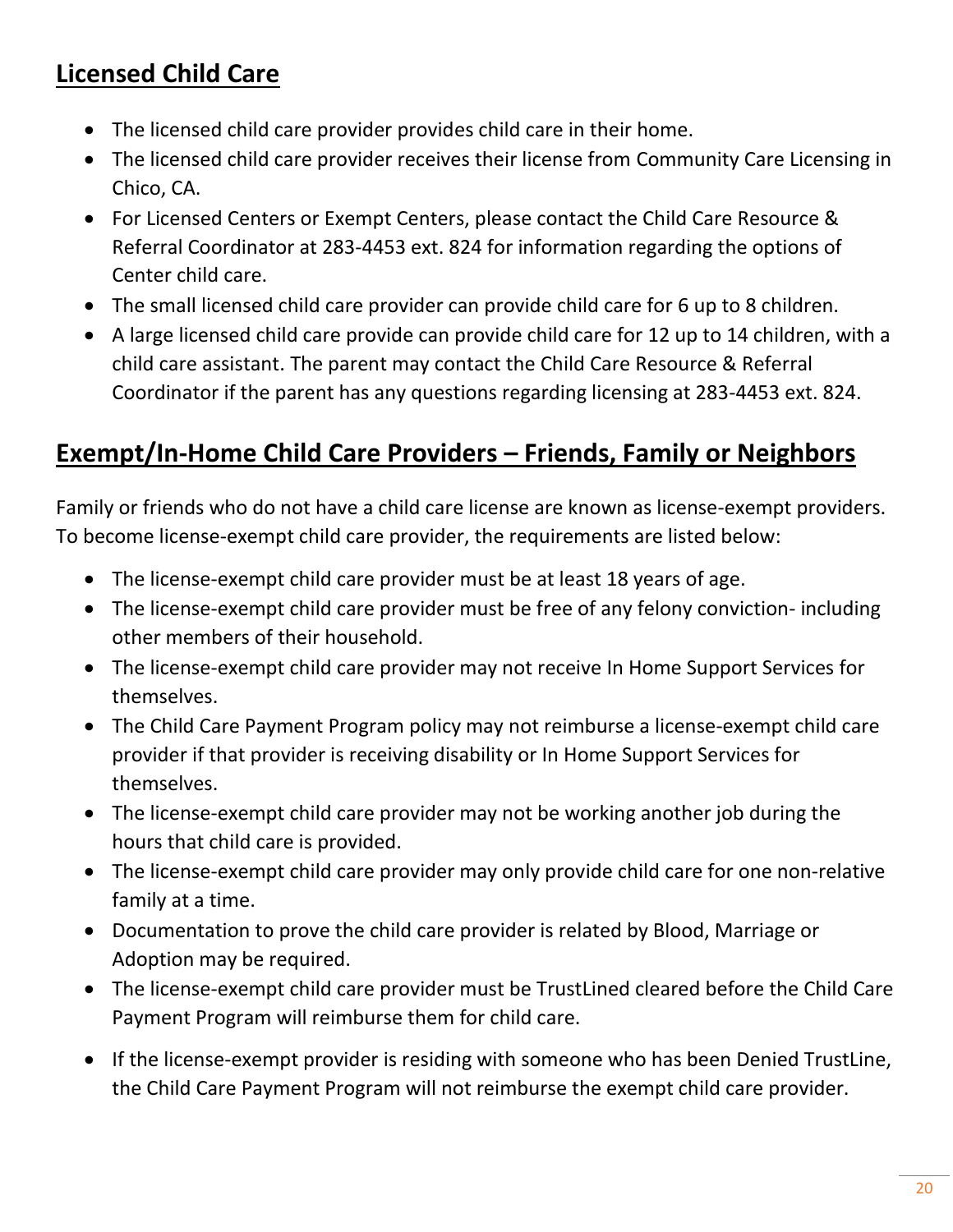# **Required Documents from Licensed Child Care Providers**

Documents that need to be submitted to the Child Care Payment Program from a Licensed Child Care Provider:

- A current copy of the child care providers Facility License.
- A current copy of the licensed child care provider's Policies/Rates/Handbook.
- A W-9 listing the licensed child care provider's mailing address and Social Security number or tax identification number.
- Any other documents that are requested from the Child Care Payment Program.

## **Required Documents from a License-Exempt Child Care Provider**

Documents that need to be submitted to the Child Care Payment Program from a Licensed-Exempt Child Care Provider:

- The child care providers' driver's license to verify the age of the child care provider.
- The rate form showing the amount charged by the license-exempt child care provider.
- A current copy of a utility bill or other acceptable document showing the physical address of the license-exempt child care provider.
- A W-9 listing the licensed-exempt child care provider's mailing address and Social Security number or tax identification number.
- The TrustLine Clearance form showing the license-exempt child care provider has been cleared and is on the TrustLine Registry.
- A copy of the TrustLine Registry Application and Livescan, if applicable.
- The TrustLine Registry Criminal Record Statement.

# **Required Documents for an In-Home Exempt Child Care Provider**

An In-Home Exempt child care provider provides child care in the child's home. The parent must submit completed paperwork and meet the requirements before the Child Care Payment Program can reimburse for child care. The required documents and rules are listed below:

- The parent becomes the In-Home exempt child care providers' employer
- The parent is required to provide proof of Workers Compensation.
- The parent is responsible to ensure that their child care provider is paid at least the minimum wage. **Example:** If the Child Care Payment Program can only reimburse \$300 and the exempt child care provider's reimbursement will be \$800, to equal minimum wage, the parent will be responsible for the difference of \$500. The parent must submit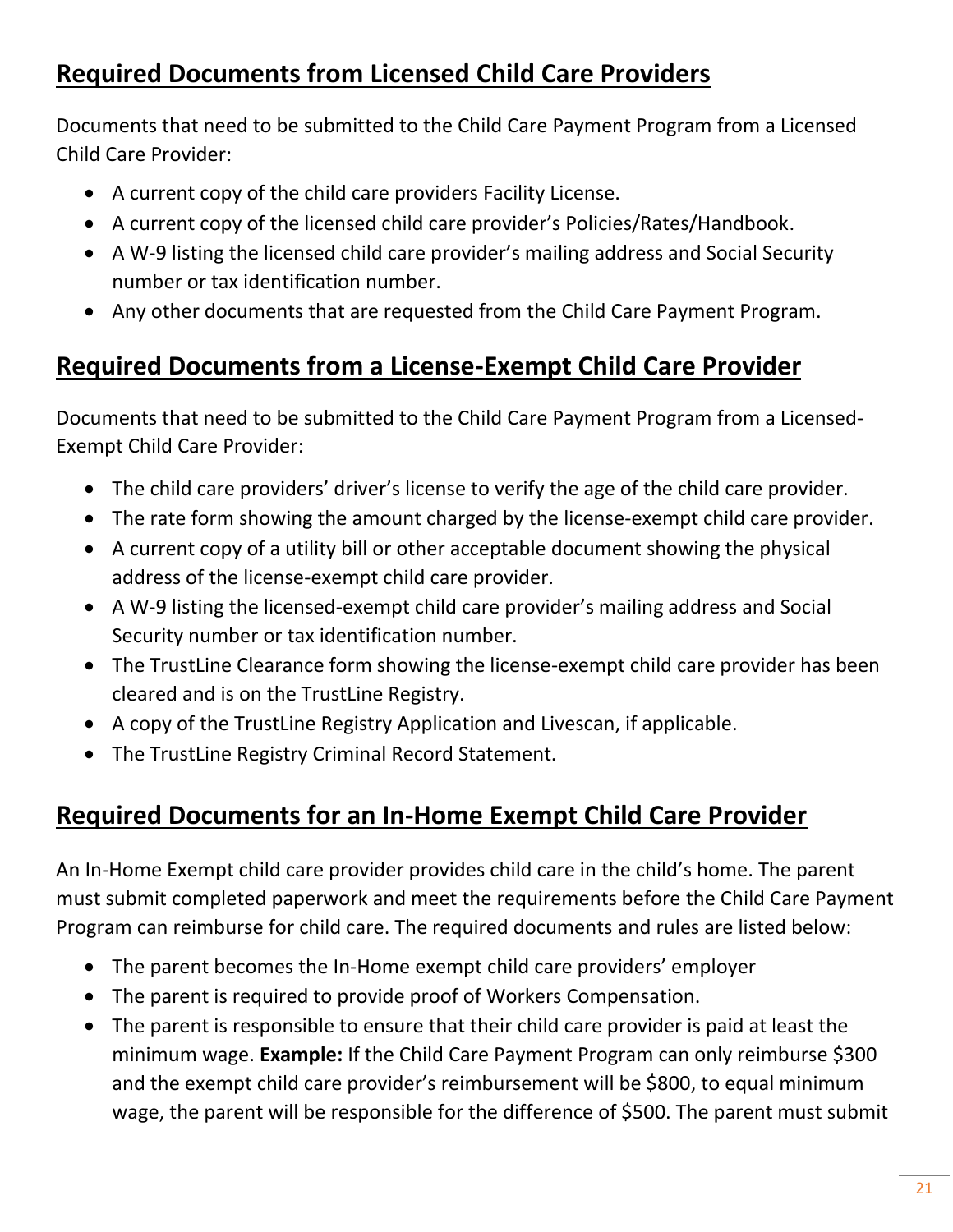to the Child Care Payment Program that they have reimbursed this amount to the In-Home exempt child care provider before reimbursements continue.

• In the Child Care Payment Program, for an In-Home exempt child care provider, the parent must have a minimum of 5 children enrolled for the Child Care Payment Program to fully reimburse the amount of the hourly minimum wage.

# **Change of Child Care Providers**

The Child Care Payment Program is a parental choice program. However, a parent must notify Child Care Payment Program of the change in child care providers *before* child care begins with the new child care provider. If a parent chooses to make 3 or more changes to their license-exempt child care providers within a year, the parent will now be required to use a licensed child care provider. There are some instances when the Child Care Payment Program cannot reimburse the child care provider of the parental choice, so it's best the parent knows that before the parent uses a new child care provider for child care. Some licensed child care providers require a two-week notice. The Child Care Payment Program will not reimburse a new child care provider if the parents' current child care provider charges a two week notice.

# **A Child with a Disability or a Special Need and Child Care Providers**

The Child Care Payment Program does not discriminate against children with disabilities or special needs, and neither can licensed providers. A licensed provider cannot refuse care to a child with disabilities or special needs unless it can be proven that special accommodations would be beyond "reasonable" accommodations; nor can they charge more for that child unless they can prove that caring for that child has an on-going financial impact on the provider.

### **Child Care Provider Reimbursable Charges**

All charges must be based on authorized child care. Authorized child care is listed on the Child Care Certificate. Child care that is provided beyond the authorized hours are the responsibility of the parent. Child Care providers should notify the Child Care Payment Program of any increases beyond the Certificate. Attendance Forms are compared to the hours on the current Certificate for compliance before payment is made. *Note: Occasional fluctuations, such as those caused by unexpected overtime, must be reported to the Child Care Payment Program staff for authorization before payment is made. If it is discovered that private pay families are charged less than Subsidized Families, the Child Care Provider will NO LONGER be able to participate in the Child Care Payment Program effective immediately.*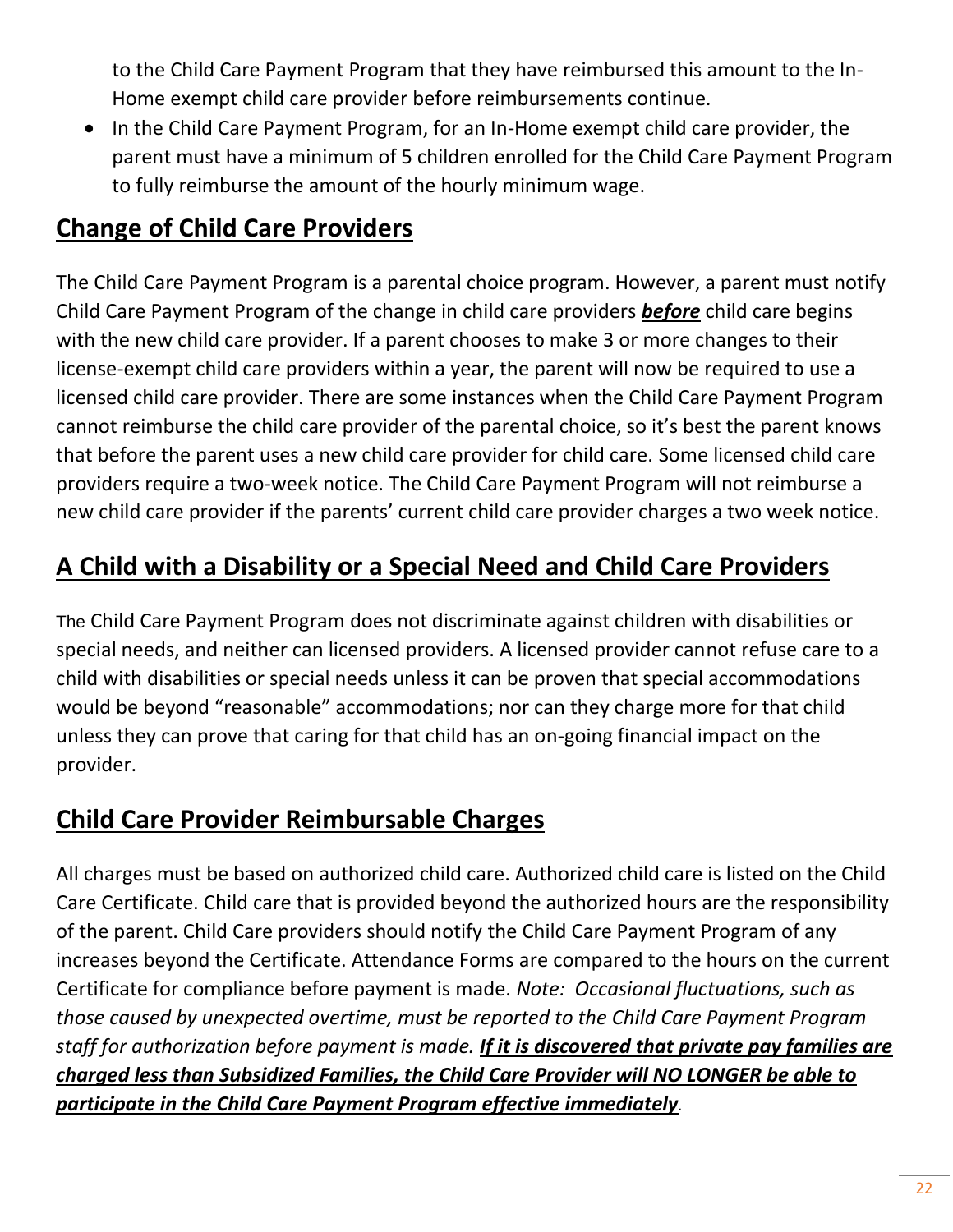### **Regional Market Rate and Child Care Provider Reimbursements**

- A child care provider will be reimbursed on the  $25<sup>th</sup>$  of the following month child care was given. If the 25<sup>th</sup> of the month falls on a weekend or a holiday, the child care provider checks will be mailed out on the business day before.
- The amount a child care provider charges a family will be compared to the Regional Market Rate ceilings. If the child care providers' charges for child care are less than the Regional Market Rate, the Child Care Payment Program will reimburse the child care providers' charges. If the Regional Market Rate is less than what the child care provider has charged, the Child Care Payment Program will reimburse the Regional Market Rate.

 **Note:***. The Child Care Payment Program will compare the appropriate Regional Market Rate to the child care provider's charges on the monthly attendance forms and the child care provider will be reimbursed the lesser amount of the two compared rates.*

### **Attendance Forms and Family Fee Receipts**

- Attendance forms are due to the Child Care Payment Program office by the 5<sup>th</sup> of the following month that child care was given. Example: Child care was given for a family in May. The attendance forms are due to the Child Care Payment Program office by June 5<sup>th</sup> of the following month.
- The attendance form(s) must be signed by the enrolled parent(s) and the child care provider. If the attendance form is missing a required signature, a child care reimbursement will not be issued to the child care provider. However, under special circumstances, a signature might be missing due to the parent moving out of the area or other special circumstances. Please contact the Child Care Payment Program at 283- 4453 to see what other possible circumstances might be allowed.
- If a family has a family fee, the family fee receipt must be signed by the enrolled parent(s)/guardians when the family fee has been paid directly to the child care provider. The Child Care Payment Program does not collect the family fee. If the family fee receipt is missing a signature(s), a termination Notice of Action will be issued to the parent/guardian allowing them until the end of the month from receipt of the family fee, to pay their child care provider. If the parent/guardian fails to pay their child care provider within that month, the parent/guardian will be unenrolled from the Child Care Payment Program. A parent/guardian will not be reenrolled until the family fee has been paid in full to the child care provider, pending funding availability as well.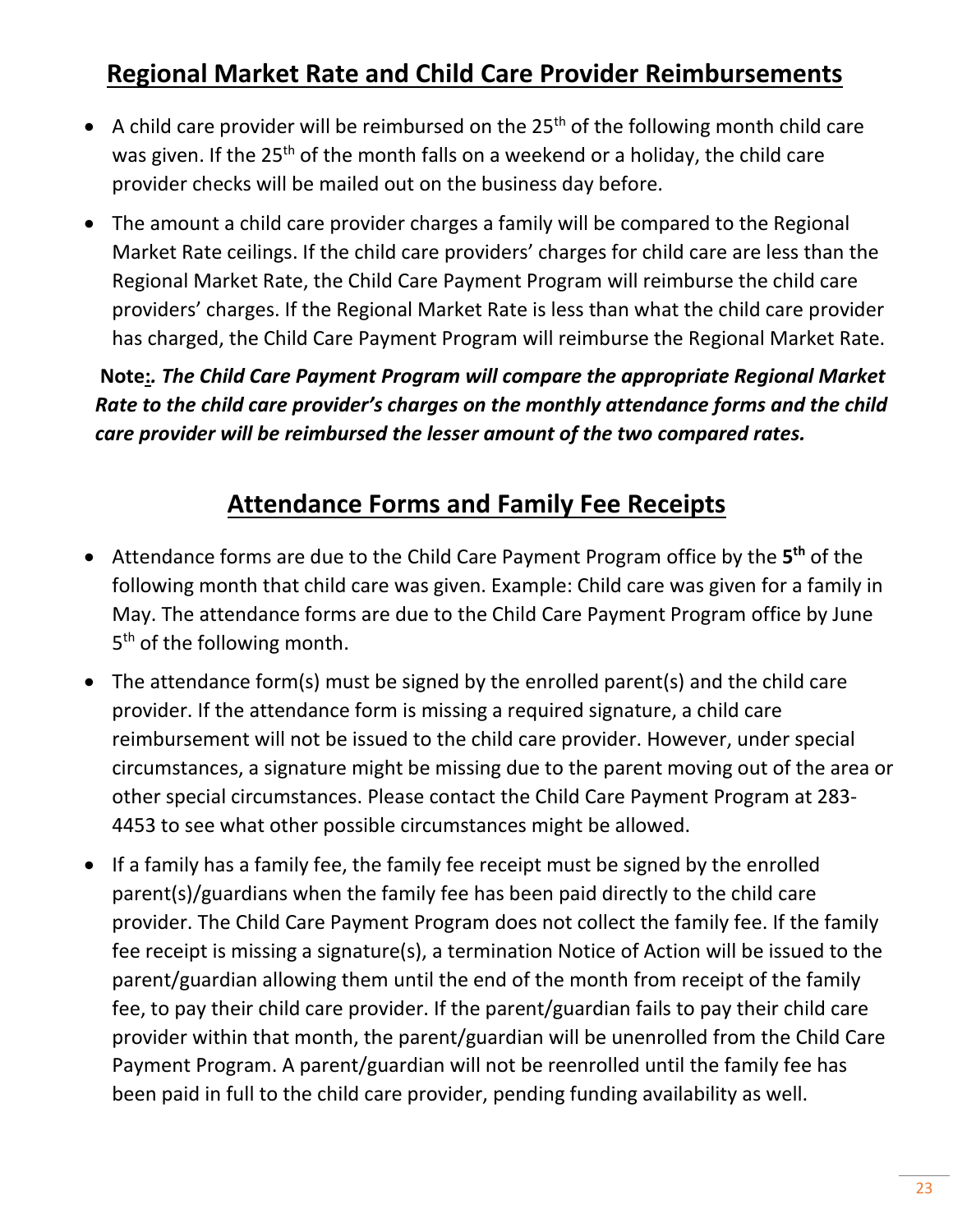### **Standards for the Child Care Planning and Referral Process**

- Actively listen to and encourage the parent in the child care planning process. Identify family needs in a culturally and linguistically responsive manner, the reason for seeking child care, previous child care experiences, family strengths and special circumstances that may impact child care planning (such as low income, homelessness, military family, foster care family, open CPS case, teen parent or seeking care for a child with special needs).
- Identify the range and types of child care with the full diversity of options available to the parent to promote informed child care choices including the definition of type of care and program setting; information on child care quality indicators such as: adultchild ratios, provider/teacher qualifications and requirements, health and safety requirements by types of care, and Quality Rating and Improvement Systems, where applicable.
- Inform the parent of subsidized child care as an option for some families and provide basic information on family size and guidelines.
- For potentially eligible parents who are interested in learning more, provide information on the range of subsidized child care options in the service delivery area (e.g. Alternative Payment Program, Head Start, Early Head Start, Title 5, and local subsidy programs).
- Respond to family need for other community resources and/or income supports by providing contact and program information on federal, state and locally funded assistance programs as appropriate (e.g. military stipends, housing supports, Cal Fresh, Covered California, respite care if available and advocacy opportunities, including Parent Voices).
- Identify existing resources and support systems that will help the family access quality early education and care for the children (e.g. Flexibility in work schedule, success to transportation, family resources, including friends and other family members).
- Provide free consultation on local early education and child care programs and facilities and provide at least four child care referrals to the parent as appropriate to support the child care plan, with at least one program that is not operated by the agency.
- Provide CDSS Community Care Licensing information including:
	- o Oliver's Law
	- o Information about the Trust line Registry and background check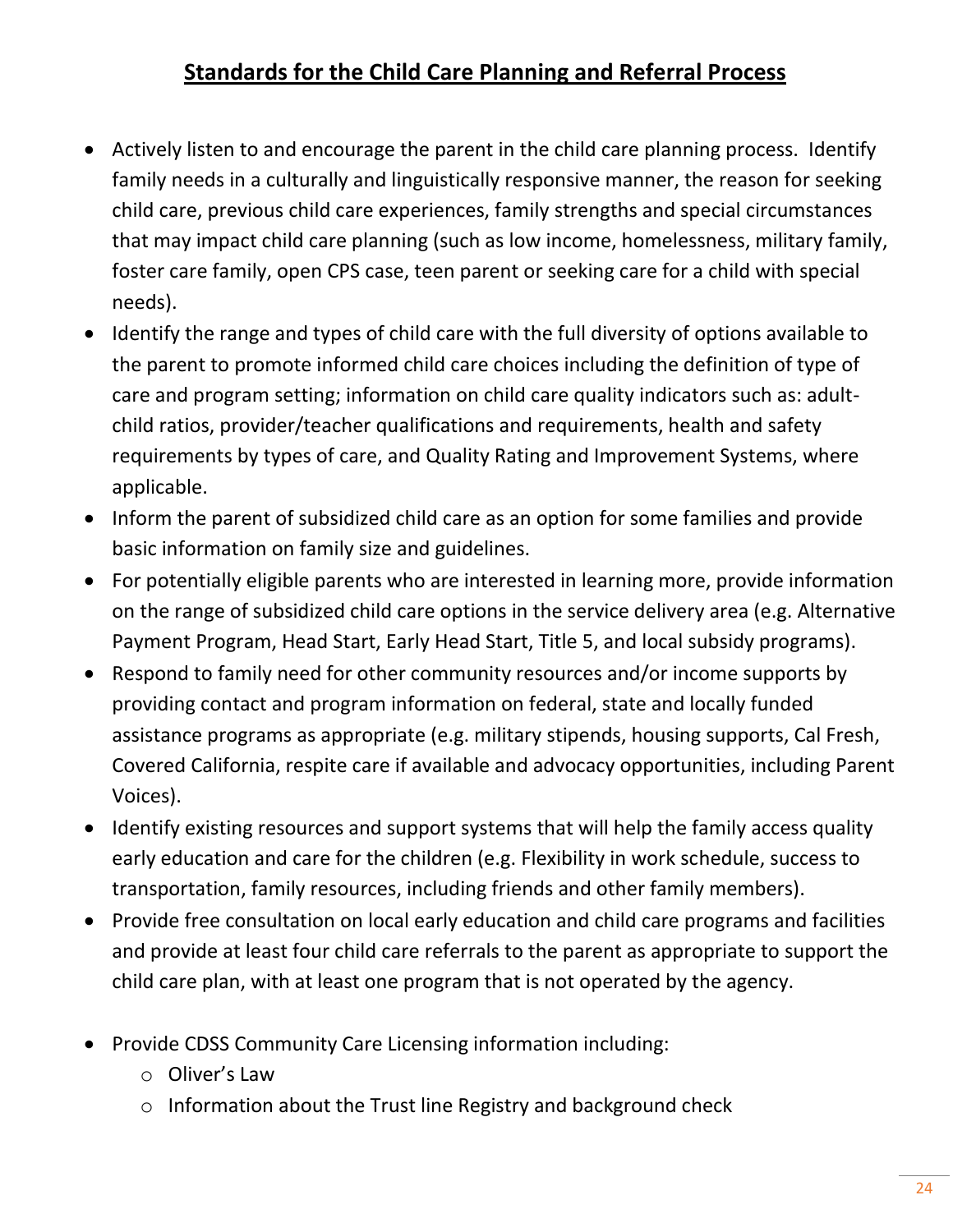- o How to access the CA Department of Social Services Community Care Licensing Division (CDSS CCLD) Transparency website and on-line licensing reports.
- o How to check with the local CDSS CCLD Regional Office for more details on citations and/or complaints for those programs and facilities that support the parent's child care plan and choice.
- Create the Parent's customized child care plan that includes but is not limited to:
	- o Parent identified needs
	- o Disclaimer regarding referrals
	- o Oliver's Law
	- o A minimum of four referrals, as appropriate to the child care plan
	- o Resources appropriate for the family, including additional resources and tools for screening and assessing programs and facilities, quality indicators and information on the QRIS, if available
	- o Information on other community resources identified as supports
	- o Information on appropriate subsidies, as appropriate
	- o Parents next steps and follow up to customized resources
	- o Parent survey if available
- Encourage the parent to provide Feedback on their experience in child care, to seek additional support and information from the R & R program and return at any time when the needs of the family and the child care plan change. When possible, provide a direct referral to the community resources identified in the plan, as appropriate.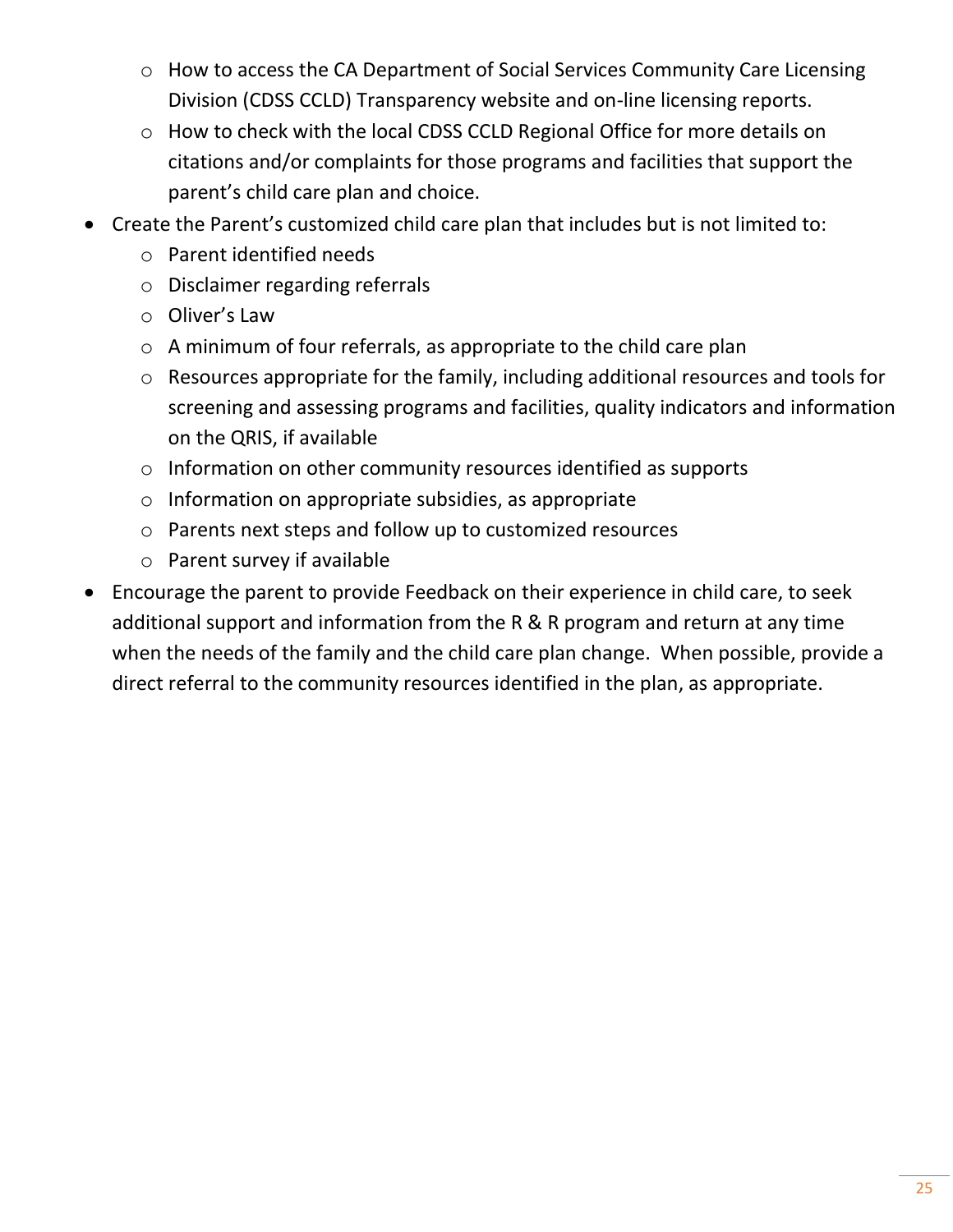# **General Policies**

#### **Harassment**

Plumas Rural Services (PRS) is committed to providing a work environment free of unlawful harassment. PRS' policy prohibits harassment because of sex (which includes sexual harassment, gender harassment due to pregnancy, childbirth, or related medical condition) and harassment because of race, religion, creed, color, national origin, ancestry, physical or mental disability, medical condition, marital status, age, sexual orientation, veteran status, or any other basis protected by federal, state or local law or ordinance or regulation. All such harassment is unlawful. PRS' anti-harassment policy applies to all staff, clients, and vendors of PRS and prohibits unlawful harassment by any staff member, client or vendor of PRS. Prohibited unlawful harassment as defined above includes, but is not limited to, the following behavior:

- a. Verbal conduct such as epithets, derogatory jokes or comments, slurs, or unwanted sexual advances, invitations or comments;
- b. Visual conduct such as derogatory and/or sexually-oriented posters, photography, cartoons, drawings, or gestures;
- c. Physical conduct such as assault, unwanted touching, blocking normal movement or interfering with work because of sex, race, or any other protected basis;
- d. Threats and demands to submit to sexual requests as a condition of employment or continued employment, or to avoid some other loss, and offers of employment benefits in return for sexual favors.;
- e. Offensive job interference where such conduct has a purpose or effect of unreasonably interfering with an employee's work performance or creating an intimidating , hostile, or offensive work environment; and
- f. Retaliation for having reported or threatened to report harassment.

Every employee is encouraged to immediately inform the person harassing him or her that the behavior is unwelcomed, offensive, or inappropriate. Any employee who feels subjected to harassment should immediately inform his or her Division Director, any other Division Director, or the Executive Director. In addition, a written signed statement of the complaint must be submitted to the employees' Division Director, any other Division Director, or the Executive Director within ten (10) days of the initial report. The employees' complaint should include details of the incident or incidents, names of individuals involved, and names of witnesses. Division Directors will refer all harassment complaints to the Executive Director of Board of Directors, if appropriate. PRS will immediately undertake an effective, thorough, and objective investigation of the harassment allegations.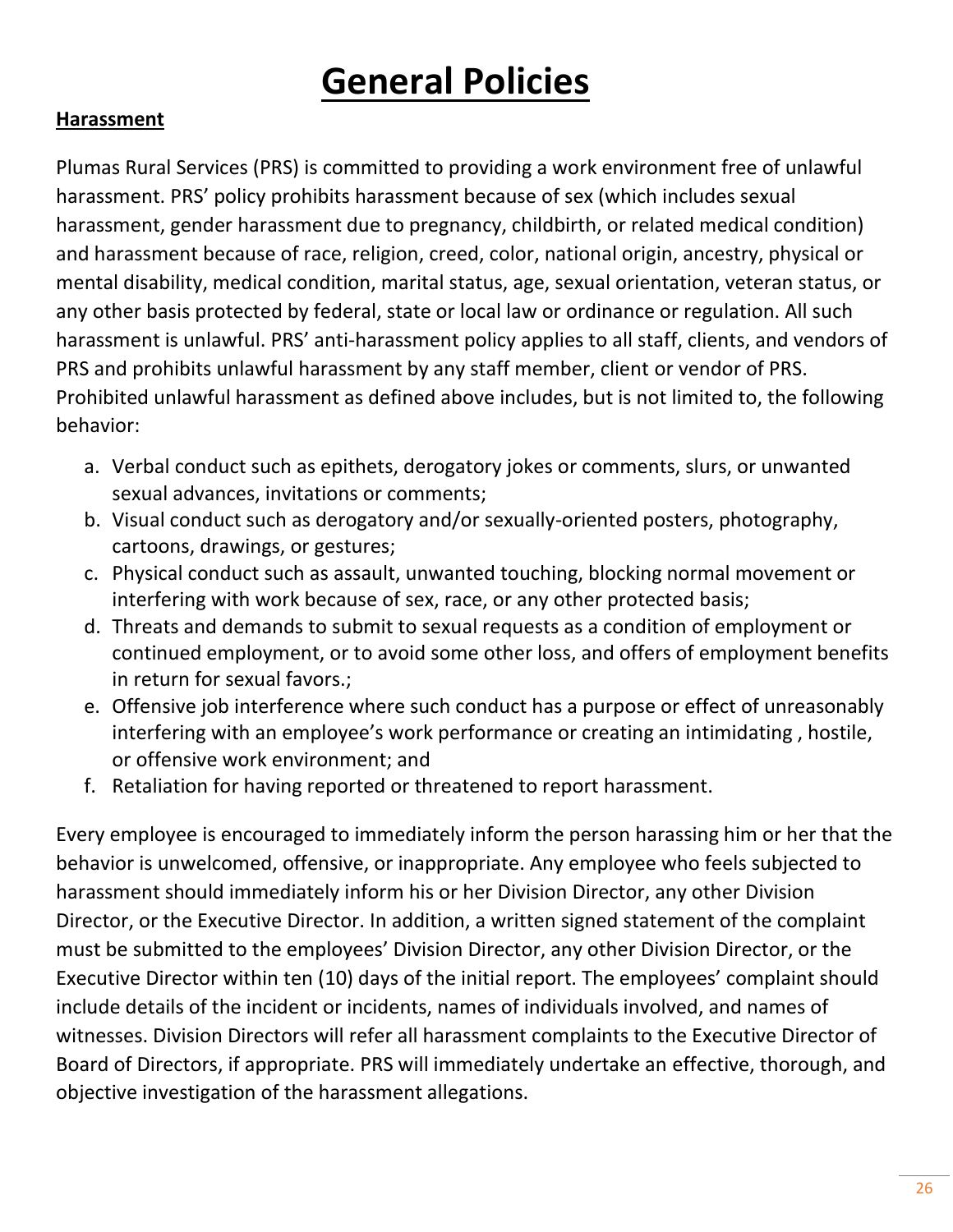#### **Non-Discrimination**

The Child Care Payment Program gives equal treatment to all applicants and participants regardless of sex, sexual orientation, gender, ethnic group identification, race ancestry, national origin, religion, color, mental or physical disability, or immigration status, unless the family is under an order of deportation. Families are treated equally whether they require full time or part time services.

#### **Confidentiality**

All information gathered from families, including the fact of their enrollment, is strictly confidential. Use of this information is limited to purposes directly connected with the administration of the program. No other use of this information shall be made without the parent's prior written consent, unless the information is demanded by law enforcement officials with the power of subpoena. Release of such information to person(s) not affiliated with the Child Care Payment Program, will be grounds for immediate termination from the Child Care Payment Program in Plumas County.

#### **Parental Choice**

The Child Care Payment Program is a parental choice program; i.e., we do not tell a parent whom to choose for child care. However, there are certain limitations as to whom we can reimburse that are spelled out in the Provider Participation Section of this handbook.

#### **Fraud/Misuse of Child Care Services**

Providing false or incomplete information when determining eligibility for the Child Care Payment Program constitutes fraud. Upon discovery of misuse of child care services, a family will immediately be un-enrolled from the program, and monies paid on the family's behalf will be recovered either through a structured re-payment plan or a referral to small claims court or the District Attorney's Office and that child care provider will no longer be eligible to participate in the program as well.

#### **Complaints**

Complaints may be lodged against any parent, provider, or the agency. Complaints about a parent should be directed to the Subsidy Counselor who works with that family. Complaints against the Agency or its employees should be directed to the Child Care Program Manager. If the complaint is against the Program Manager, then it should be referred to the PRS Program Services Director. Complaints against providers are expanded upon in the Provider section of this manual.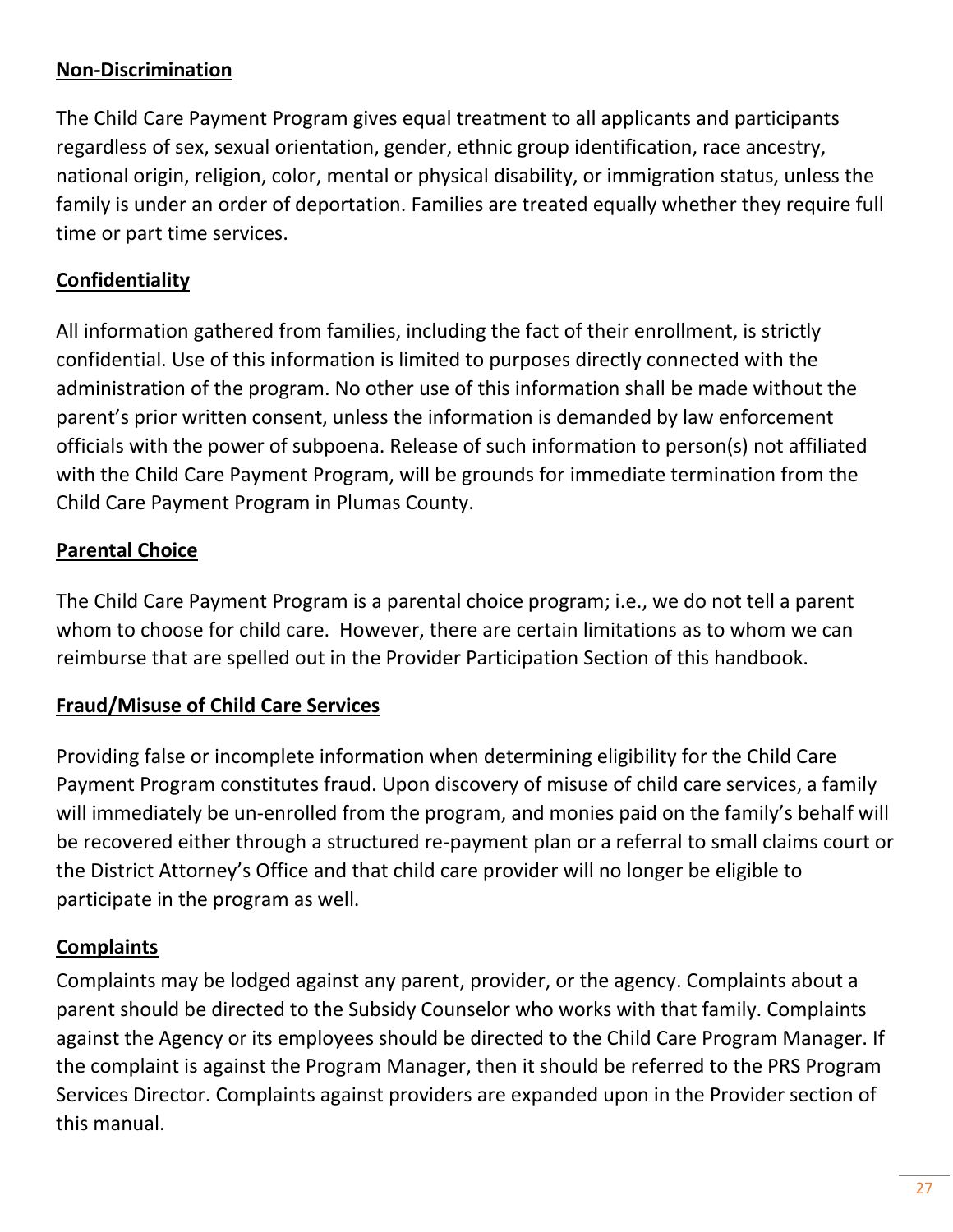# **PLUMAS RURAL SERVICES**

#### **UNIFORM COMPLAINT PROCEDURES**

It is the intent of Plumas Rural Services Child Development Program to fully comply with all applicable state and federal laws and regulations. Individuals, agencies, organizations, students, and interested third parties have the right to file a complaint regarding the Plumas Rural Services Child Development Program's alleged violation of state and/or federal laws. This includes allegations of unlawful discrimination (*Education Code,* sections 200 and 220 and *Government Code,* Section 11135) in any program or activity funded directly by the state or receiving federal or state financial assistance.

Complaints must be signed and filed in writing with the California Department of Social Services:

> California Department of Social Services Child Development Division Attn: Appeals coordinator 744 P Street, MS 9-8-351 Sacramento, CA 95814 Email: CCDDAppeals@dss.ca.gov

If the complainant is not satisfied with the final written decision of the Department of Education, remedies may be available in federal or state court. In this event, the complainant should seek the advice of an attorney of his/her choosing.

**A complainant filing a written complaint alleging violations of prohibited discrimination may also pursue civil law remedies, including but not limited to, injunctions; restraining orders; or other remedies or orders.**

#### **Grievances**

Unlike a complaint, a grievance is a formal action taken by a parent/guardian against the Child Care Payment Program. If a family feels that an action taken by the agency, including termination, is unjustly founded, then the family can file a formal grievance. The process for this grievance is outlined on the second page of the Notice of Action.

#### **PRS/Provider Relationship**

*PRS pays for childcare services on behalf of the parents who have chosen those providers themselves. Providers are independent contractors, NOT employees of Plumas Rural Services.*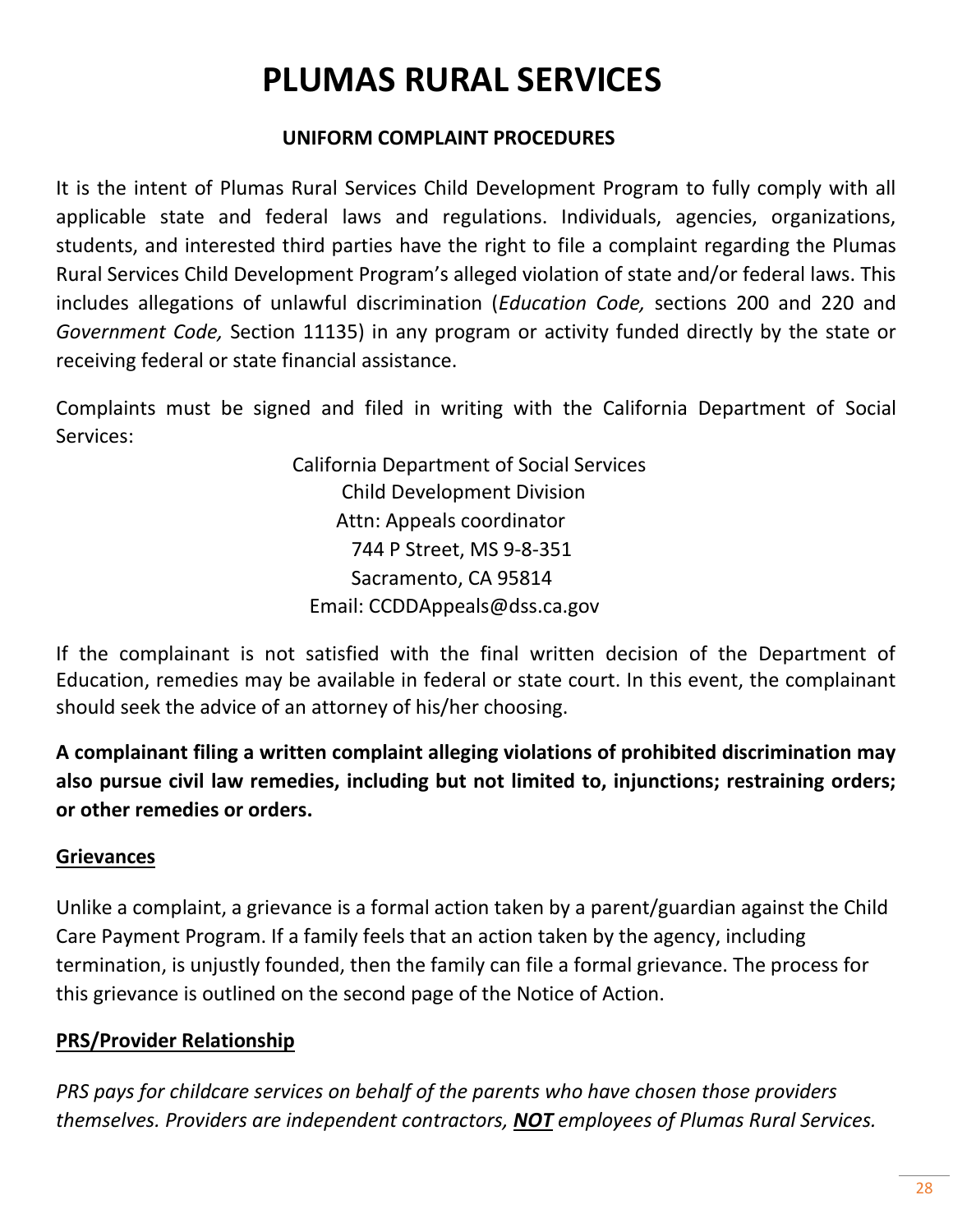#### **Disclaimer**

Because the Child Care Payment Program is a parental choice program, parents select their own child care providers for their own children. Therefore, Plumas Rural Services assumes no responsibility for injury or damages resulting from the provision of child care services.

#### **Child Abuse Reporting**

According to Section 11165 of the California Penal Code, it is the law that people who work with children must report instances of known or suspected child abuse to the Child Protective Agency. This law applies to Licensed Child Care Providers. Though PRS employees are not mandated reporters, our mission leads us to act in the best interest of children. Therefore, PRS staff will report any instance of known or suspected child abuse.

#### **Code of Adult Behavior**

It is the expectation that parents, providers, or their representatives utilizing the services of PRS will conduct themselves in a cooperative, non-hostile manner when interacting with PRS staff or other individuals in the office facility. If staff determines that behaviors are hostile or non-cooperative, they will inform the adult and request that the behavior be changed. If the offensive behavior continues, the staff member will contact a supervisor who, after talking to the individual, may request that he/she leave the building.

If hostile, non-cooperative or threatening comments are made during a telephone conversation, the staff member will verbally notify the individual that the comments are unacceptable and that, if they continue, the conversation will be ended. If the unacceptable comments continue, the staff member will terminate the conversation.

If a provider, parent or representative threatens an employee either physically or verbally, the employee will contact a supervisor and/or law enforcement and a report will be filed.

If hostile, non-cooperative behavior continues, program services will be terminated.

#### **Religious Instruction**

PRS does not provide religious instruction or allow worship in its Child Development Program. Similarly, the Child Care Payment Program cannot pay providers who provide religious instruction or allow worship when the family is enrolled in a State program which includes the Family Child Care Home Education Network Program. However, the Child Care Payment Program can pay providers who provide religious instruction when the family is enrolled in a Federal program.